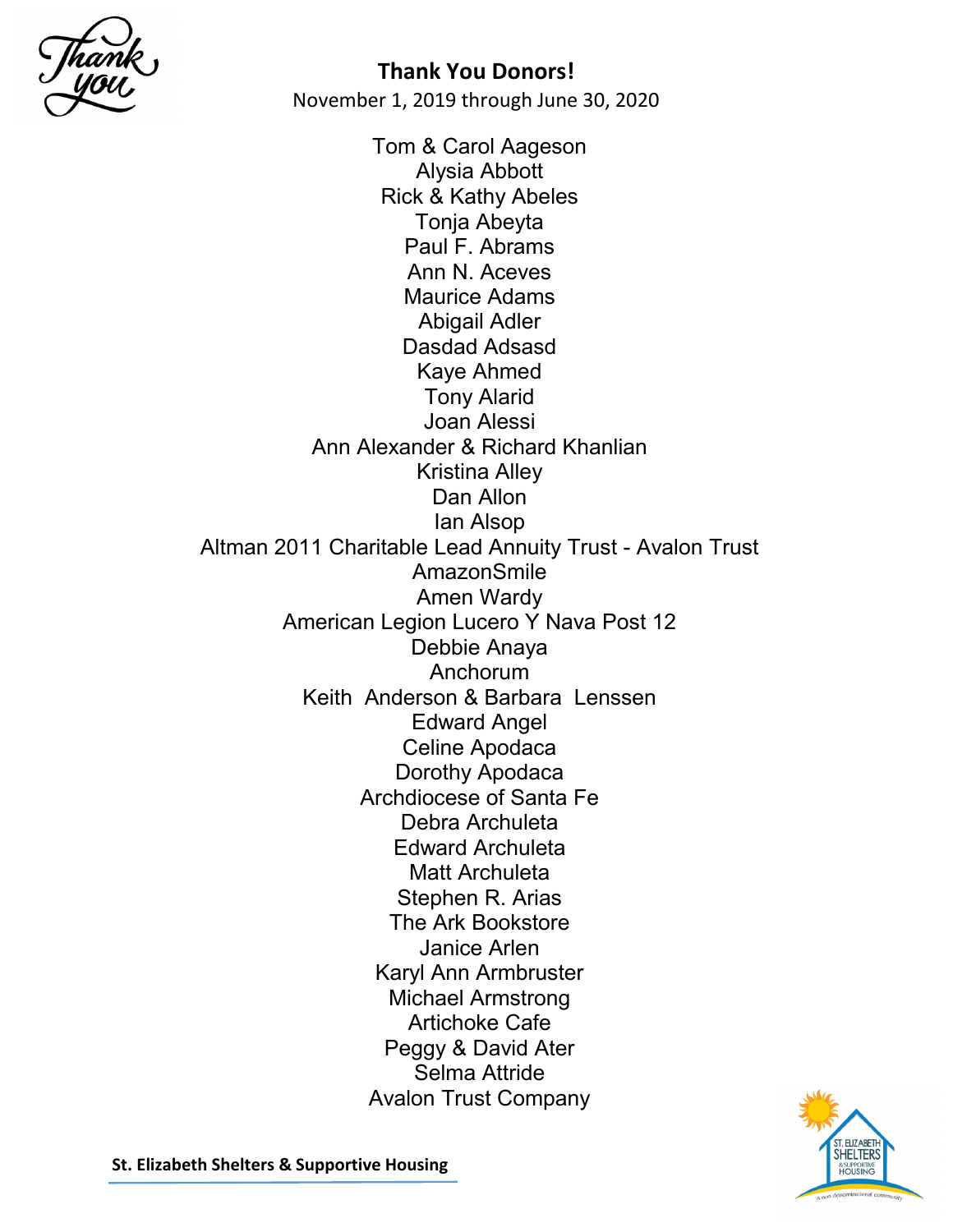

Lyn & James Avery Max & Juanita Baca Sam Baca & Rita Rios-Baca Suzanne Baggett Hugh V. Balaam Celia Baldwin James Balili Bank of America Foundation Dr. & Mrs. Harris Barber Barker Properties Barker Welfare Foundation Mikaela Barnes Wayne Barnes Jerome Barreras Michael Bartlett Michael Batte & Wanda Kile Billy & Diana Baum Doug Beck Stephen Becker Andrew D. Beckerman Advised Endowment, Santa Fe Community Fd Anne Beckett Joyce Beery Benevity Community Impact Fund Benevolent Patriotic Order of Does, Drove No.57 Raphiel & Karen Benjamin Isabel, George, Kathy, & Janis Bennett Mary Ann Bennett Sarah E. Bennett B'jaia Benvari Russel Berg Bessy Berman Ryan Bermel Janet Berry JoAnn V. Bethel Bethlehem Evangelical Lutheran Church Bikram Yoga Sallie Bingham John David Blagg Joel Blitstein

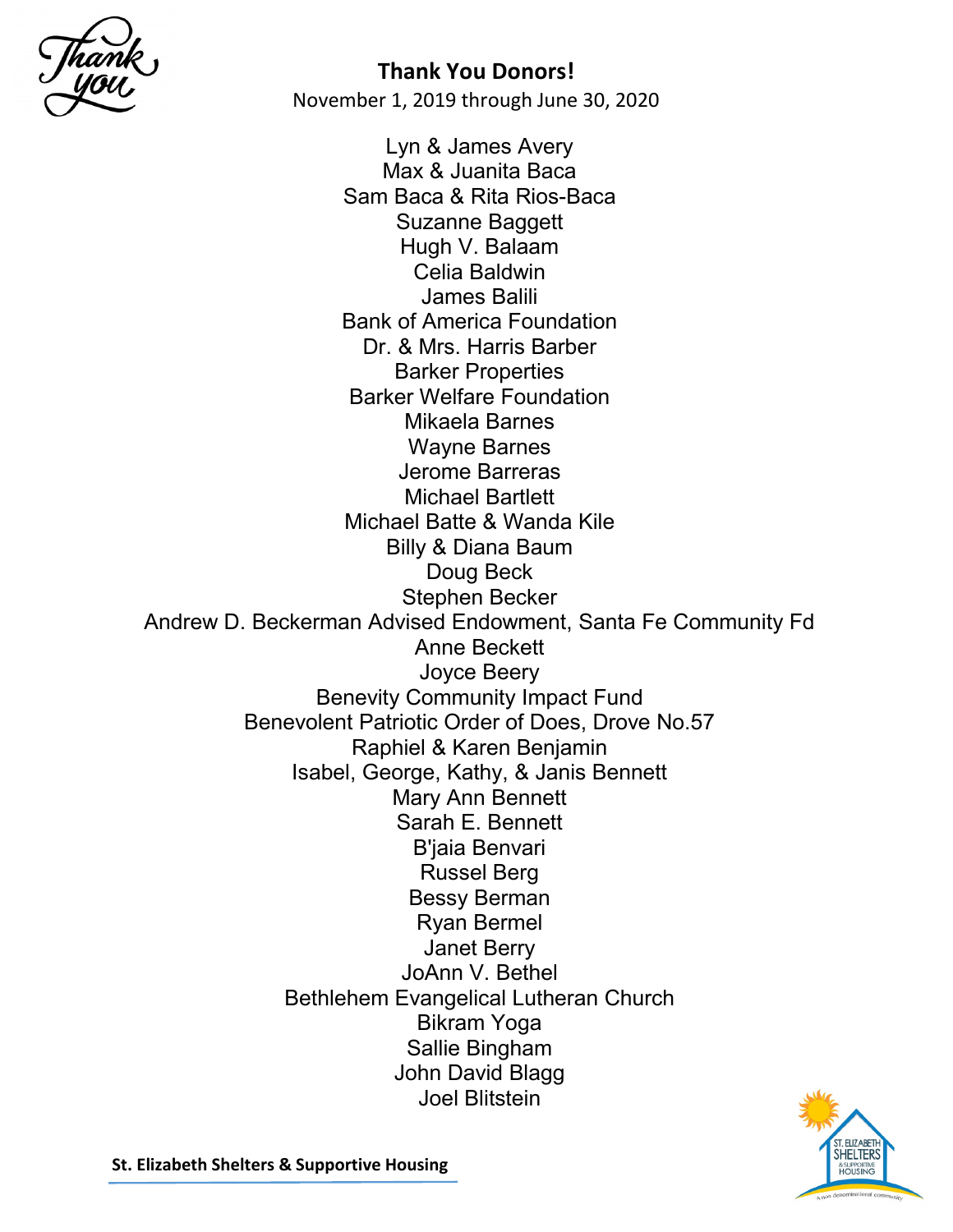

November 1, 2019 through June 30, 2020

Susan Bloch & Charles Aldrich Body Flow LLC Barbara Bogart Christine Bohmer Stewart Bruce & Cynthia Bolene Boots and Boogie Christine Boss Bouche Bistro Russ Bouren Benjamin Bowles & Sandra Jaramillo LaMerle Boyd & Frank Hoback Jeanne & Patrick Boyles Pearl & Arthur Bransford Daniel Breheny & Karen Kraemer Robert Bright Les Brill Brindle Foundation Gretchen Brock Annette Broughton James Brown Liz Brown Ted & Susan Brown Jacqueline Brown Nelson Yolanda & John Brunett Bruno Advertising & Design Kathleen Bryan W.B. Buchanan David & Janet Buckland Kathleen Buckley & Stephen Dichter Shannon & Christopher Bulman Reagan Burkholder Tracy Burr Jay Bush & Peggy Rudberg Mary G. Bush Jennifer Byrns Cabin Fund, Santa Fe Community Foundation Caldwell Foundation Fund, New Mexico Foundation Chris & Carol Calvert Trancito Candelaria

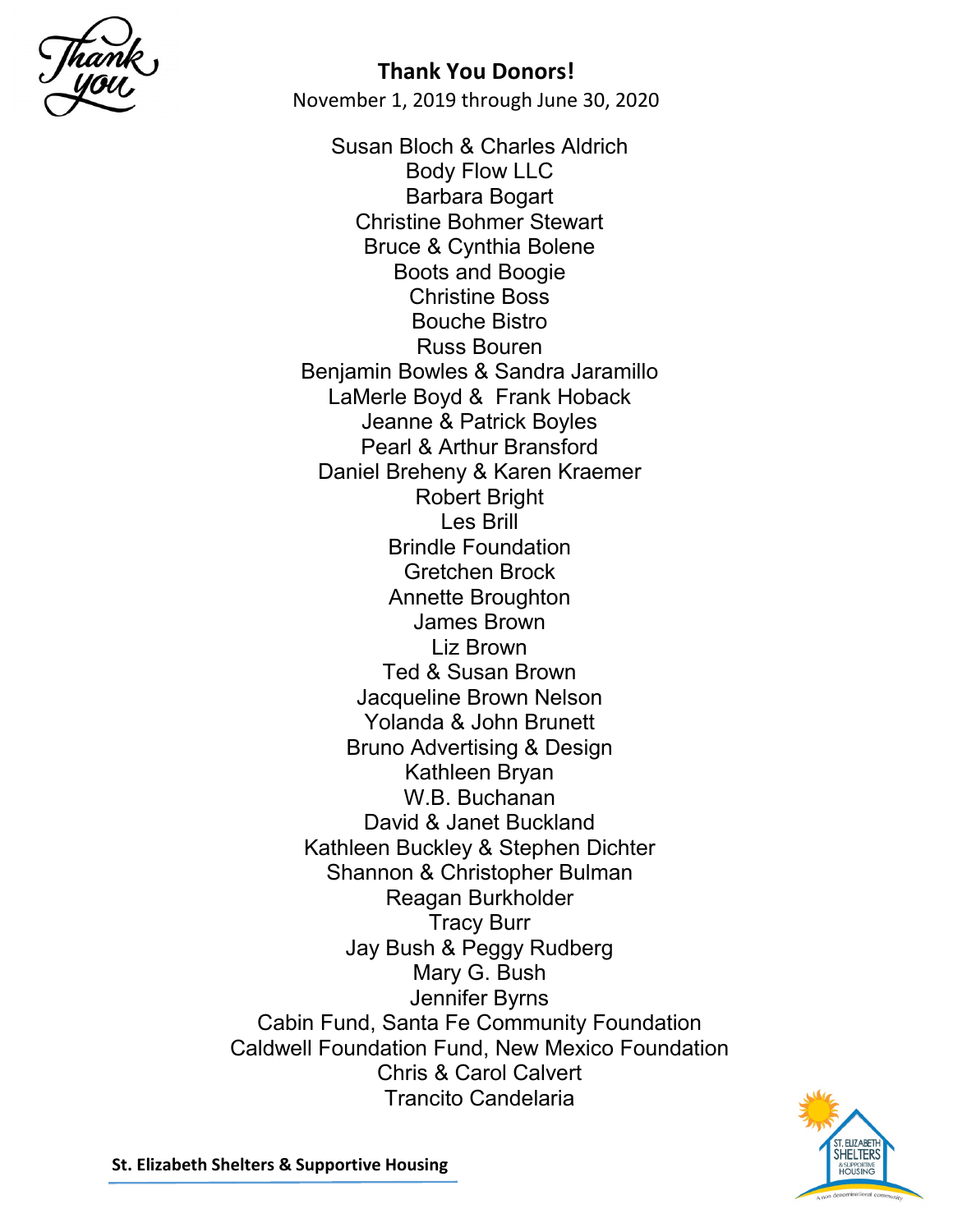

Julie Ann Canepa Skip Canfields Glenys Carl Richard E. Carlisle Kristi Carlson Erin Carney Elizabeth Carovillano Susan Carswell Cathedral Basilica of St. Francis of Assisi Bernard Cawley Michael Celuzza Tony Cervone Aristide N. Chakeres Suzanne Chambers Chamisa Fund, Santa Fe Community Foundation Elizabeth Chapman Matthew & Julie Chase-Daniel Angelica Chavez Kathy Chavez Annie Chew Christ Church Santa Fe Chael Christopher & Julianne Murphy Christus St. Vincent Regional Medical Center Iris Chung Joseph Ciddio City Different Enterprises, Inc. Victoria Clark Daniel Clayton Jane Clifford & Barry Ganoe Peter Clout & Marlene Jackson James A. Cobb Andrea Cohen Amanda Cola Community Health Funders Alliance Companions Grooming Kay M. Condiss Kevin Connelly Niki & Alexander Constantaras Nancy Cooey

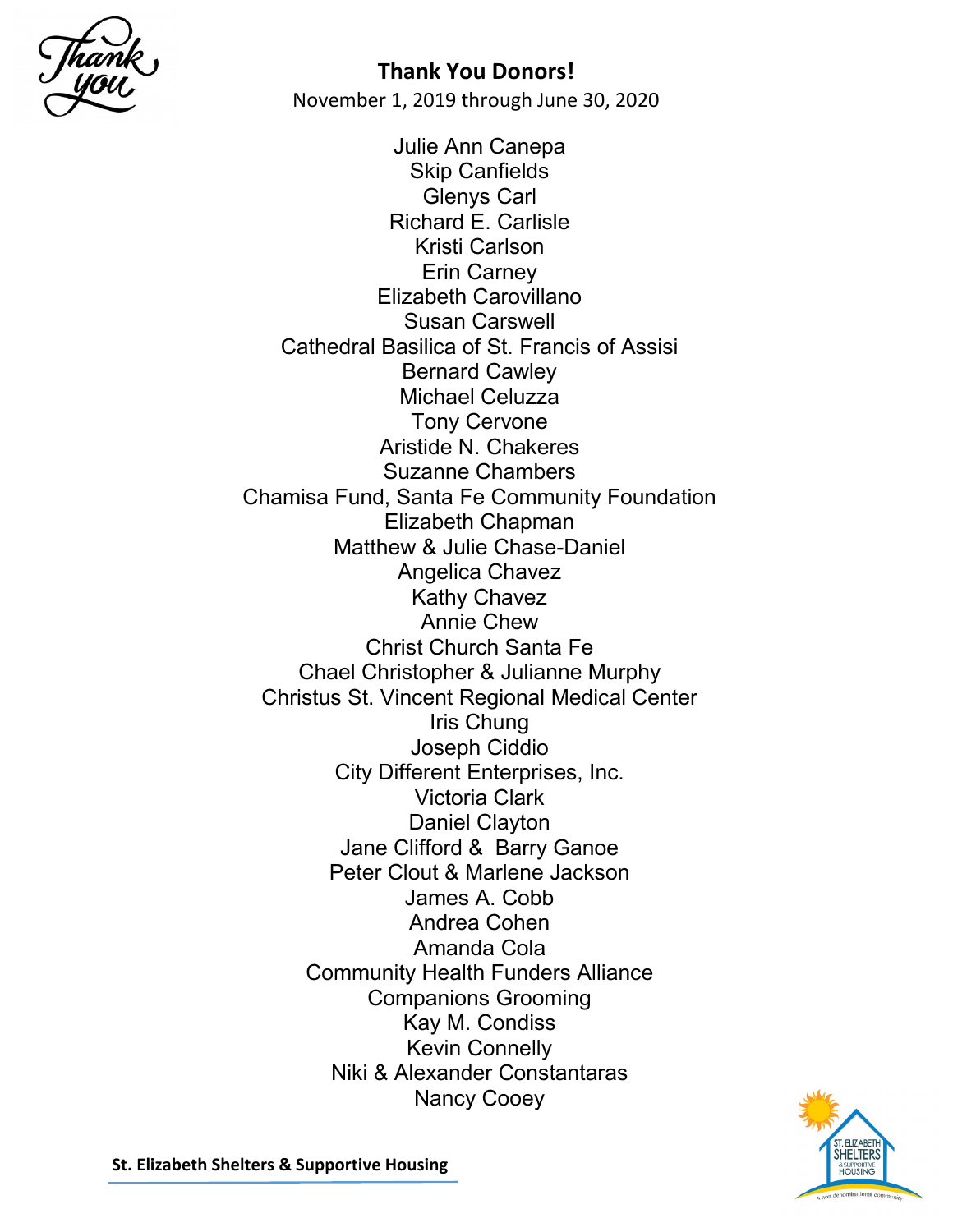

November 1, 2019 through June 30, 2020

Doug Cook Rebecca Cook David Copher David Copher Gallery Laura Corbin Isabel Cordova Ramon Cordova Cordova Day Spa Mr. & Mrs. Anthony Coriz Kenneth & Nancy Costello COVID-19 Response Fund, Santa Fe Community Foundation Joe Coyle Sandra Kay Crawford Paula R. Cressy Judith A. Crocker Dan & Trina Cron Mayson Crowe John M. Crowley Cuddy & McCarthy, LLP John & Leslie Cuningham Marguerite B. Cutler Danicing Ladies Alice Darilek Grant C. Davis Angela Dawson Steven Dayton DC Knits Susan & Conrad De Jong Fund, Santa Fe Community Foundation Laura & Foster De Reitzes Julie Dean Del Norte Credit Union Bobi Den Hartog Owen Densmore Greg DePrince & Debra Ayers Nancy Desiderio Margaret Detwiler Amanda Dick-Peddie Susan Dixon John & Cynthia Dobson

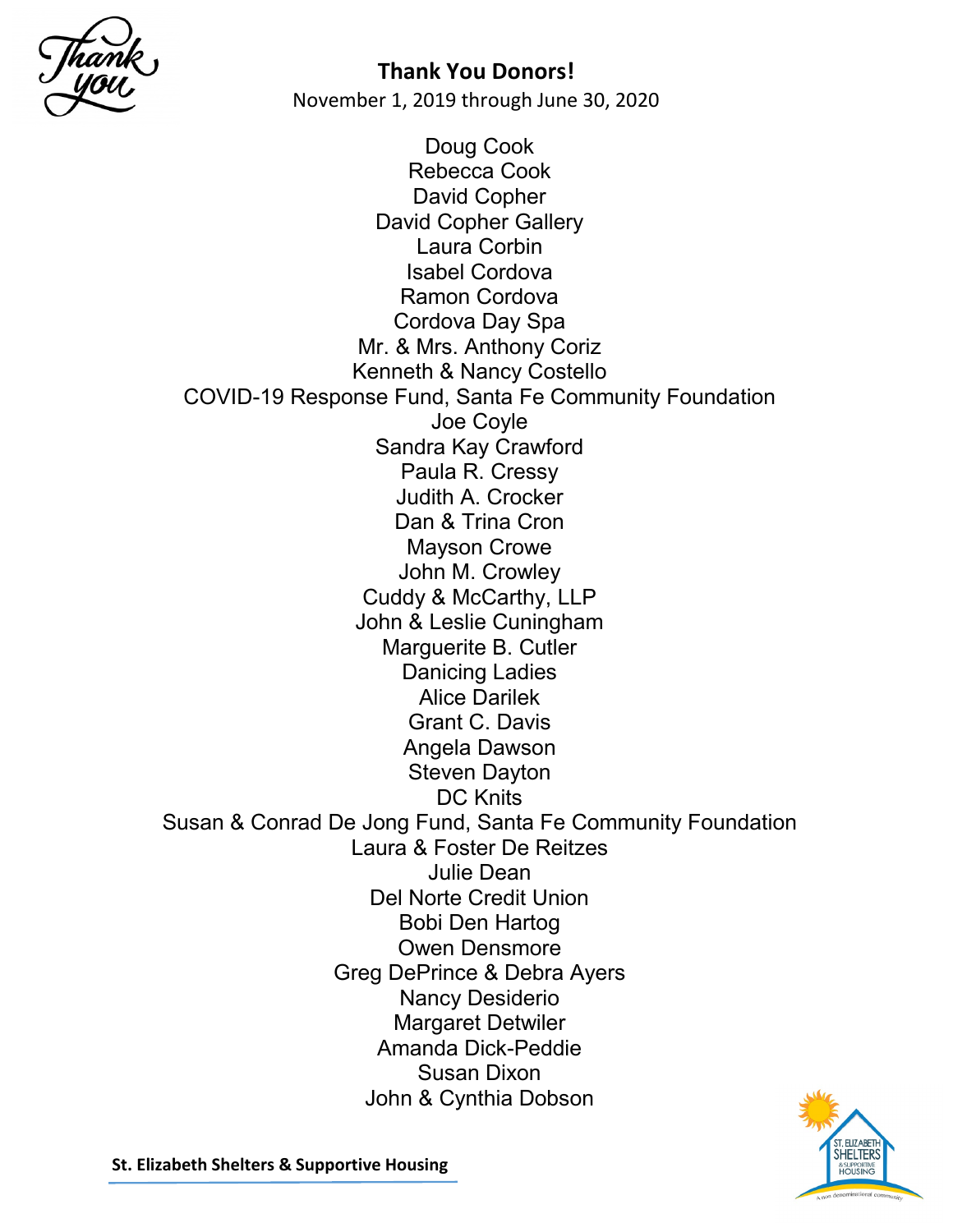

November 1, 2019 through June 30, 2020

William Dodge Domanica Foundation Mark Dominguez Richard Donnelly David & Rebecca Donohue Marthanne Dorminy & Stewart Gardner Betty Downes Deirdre Downs Kevin Doyle Lucy C. Draper Drury Southwest Jaime Duggan Jan Duggan Lorretta Dunleavy Cecilia Dunne Connie Duran Kelly M. Durbin Isabel & Kenneth Earle Earth & Sky Fund, Santa Fe Community Foundation Earthfire Gems Gallery Jane Egan Eide Bailly LLP Steven Elder Enchantment Graphics Kay Enfield Laurie L. Engle Dennis & Mary Lou Erickson Lon & Ann Erickson John A. Esquibel Eternity by Kaldoun Linda F. Evans Robert Evans Don J. Fanslow James C. Faris Alice H. Farley Ned Farquhar Tom Farrell Jan Fawcett & Katie Busch Patricia Feather

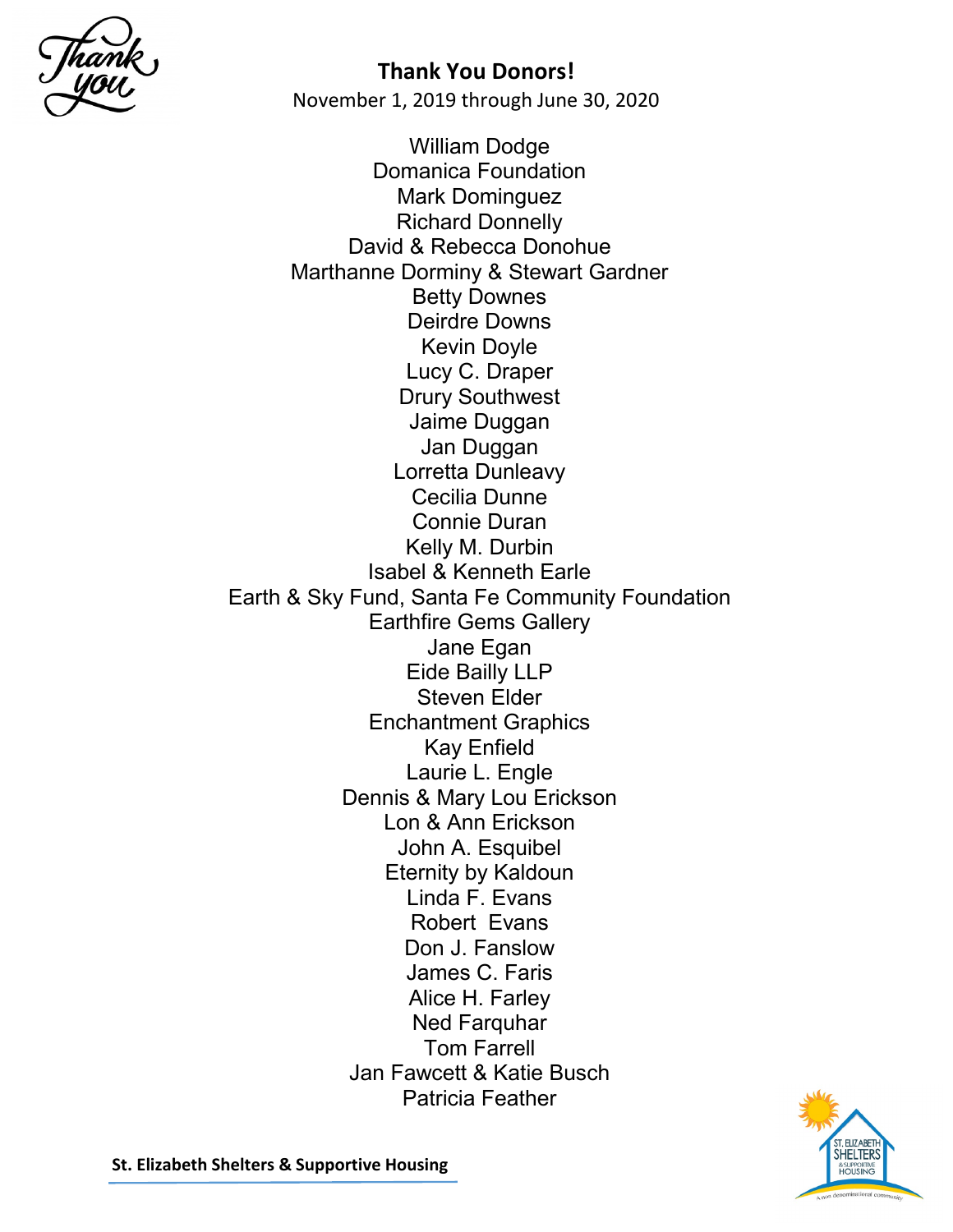

William Feiereisen Bill & Ariana Feinberg Feinberg Foundation Michael & Cristina Feldewert William Feldman David & Peggy Feldt Charles & Linda Ferenbaugh Reta Finn Fire & Hops Gastropub First Citizens Bank First Fruits Bonnie Fisher Richard & Dorothy Fitch Katherine Fitz Gibbon Barbara Fix Flow Science, Inc. Barbara Forslund Robert Forsyth Fort Marcy Hotel Suites Four Seasons Resort Rancho Encantado Caroline Fox Francis Coppola Winery Lisa Freeman Joshua & Suzanne Freilich Jennifer Brennan French Greg Friedman Jay & Nancy Fries Deborah Fritz Frost Foundation David & Catherine Fry Ava Fullerton Jon Funderburg Vickie Gabin & Paul Steiner Jamie L. Gagan, MD Daniel Gagnon Gale Family Fund, Santa Fe Community Foundation Carlos & Sophia Gallegos Cenobio Gallegos Elaine Gallegos

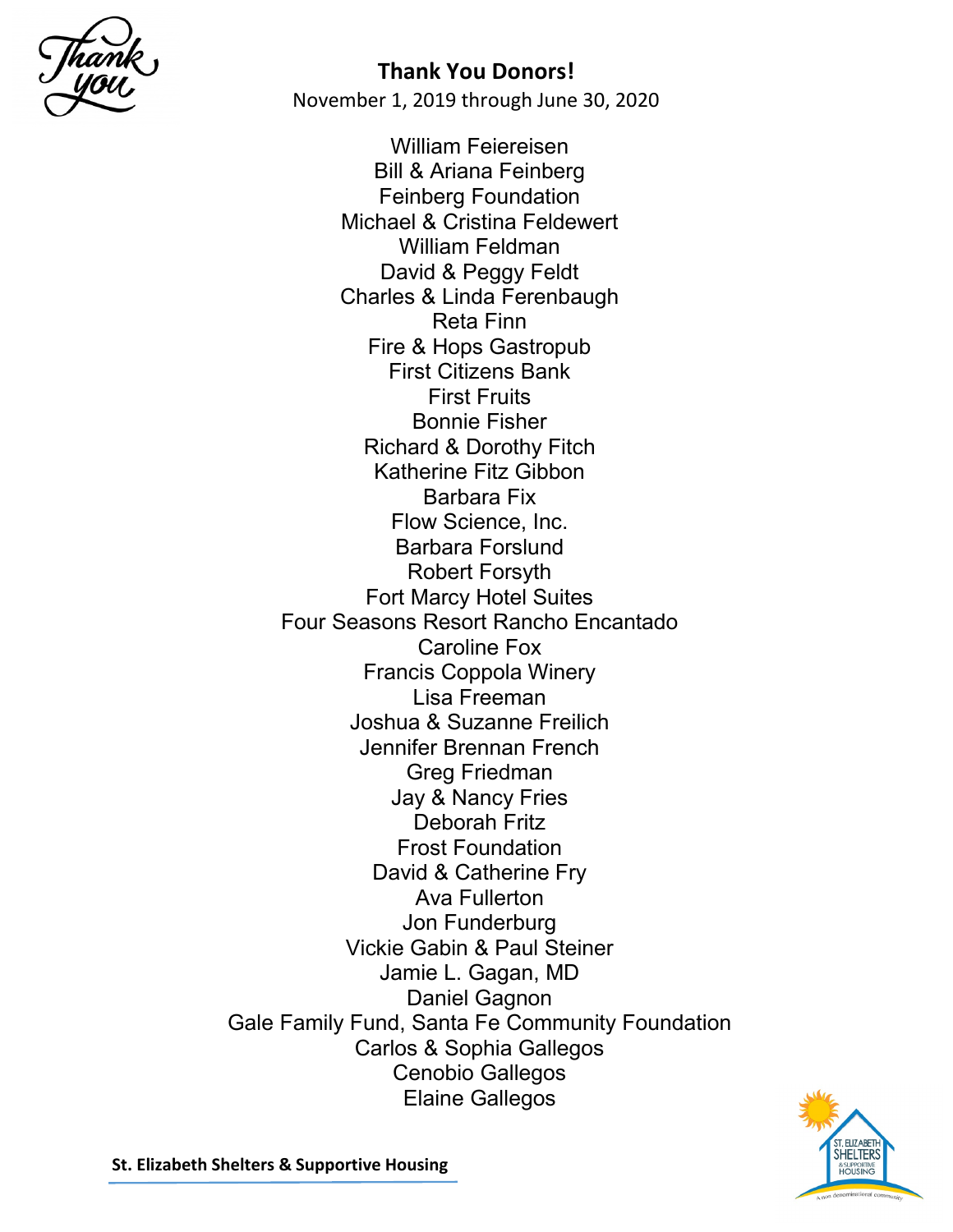

November 1, 2019 through June 30, 2020

Eloy Gallegos Maria & Frank Gallegos Robert & Rosemary Gallegos Andrea Garcia Frank Garcia Jeanette Garcia Virginia & Rubel Garcia Thomas Garcia Sue Garfitt Lynn Gary James D. Gautier Nancy M. Gehman Julie Geng Carolina Gentry Nicholas Gerber Frank D. Gibbons Gregg Giesler Charles & Susan Gilcrease Kenneth Gillespie Chandler & Gillian Gilman Steven J. Gitomer Glow Beauty Katharine H. Glyer Paul & Lana Goblet Loretta Goeller Eugene B. Goldberg Richard J. Goldsmith Andrea Gomez Donna Gomien Anna & Martin Gonzales Marcella Gonzales Martha S. Gonzales Ricardo & Dolores Gonzales Sylvia & Henry Gonzales Wendy Goodman Eda Gordon Rocki Gorman Joab Gouveia Victoria T. Graham

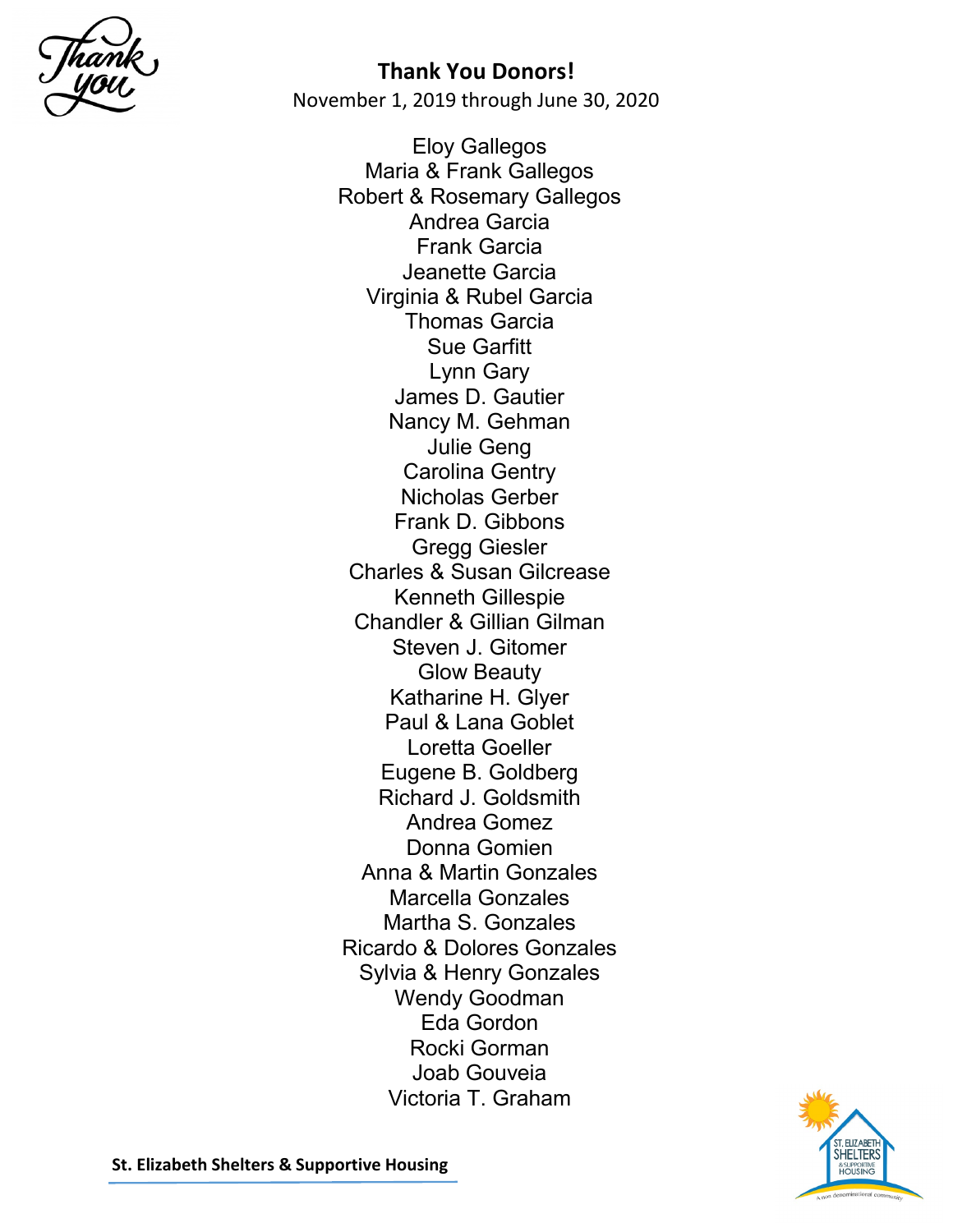

Albert Granados Mary Granzow Bridget Green Kenneth Green & Lucinda Folsom Tamara Greenwood George Greer & Requa Tolbert Annette Groenfeldt David Groenfeldt Miguel Grunstein Dave Grusin & Nan Newton Gerald & Diane Gulseth Gary Gurule Margie & Thomas Gurule Carla Haack Holly Haas Tejas Hacker Teri S. Hackler Peter Hagen & Lyn Faulkner Gloria Halama Estate of Barbara Hall Karin B. Hall Susan Hall Jim R. Hancock Joseph J. Haras Jeanette Harmon Bob Harrell James R. Harris Wendell Harrison Stefanie Hausner Lyda Hawley Robert & Gloria Hayden Colin Haynes HealthFront PC Thomas Healy Edward Heighway William & Gisela Hendley David Henkel & Cleo Griffith Duane Henry Wolcott & Beth Henry

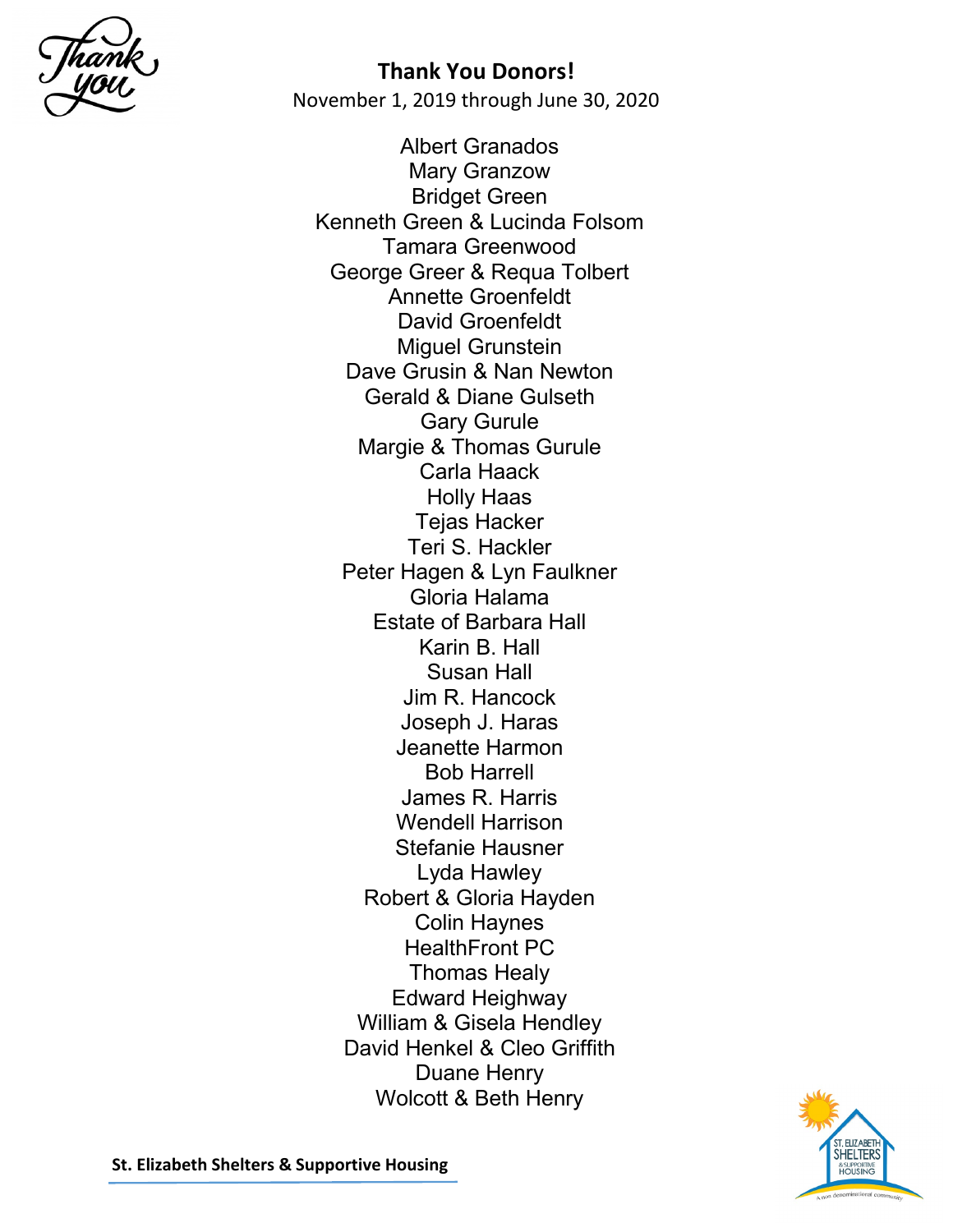

Henry & The Fish The Henry Foundation Luis Hernandez Lois Herrmann Herve Wine Bar Mark & Christine Hickman William Higgins Robert Chase Hill Roger & Louise Hill Stephen Hill Anne Hillerman Shari Hirst HKF Fund, Santa Fe Community Foundation Ursula Hofer Dorothy & George Hoffman Hoffman-Bravy Charitable Foundation Elizabeth & Kevin Hogan Thomas Holmes Andrew & Linda Homer Carol Honig Jonika Horton Joyce Horvath Brian Hughes Hank & Bonney Hughes Sara Hume Michael & Pamela Hundley Gregory & Josie Hunt Rudy & Ann Hunziker Denise E. Hurtado Phillip & Judith Huston Ed & Tracy Hyde Roberta Idzorek Jon & Mary Indall Industrial Leasing Jeff Isaacs Jacki Jackie Gerald & Donna Jacobi Bob D. Janni Joe & Diana Jaramillo

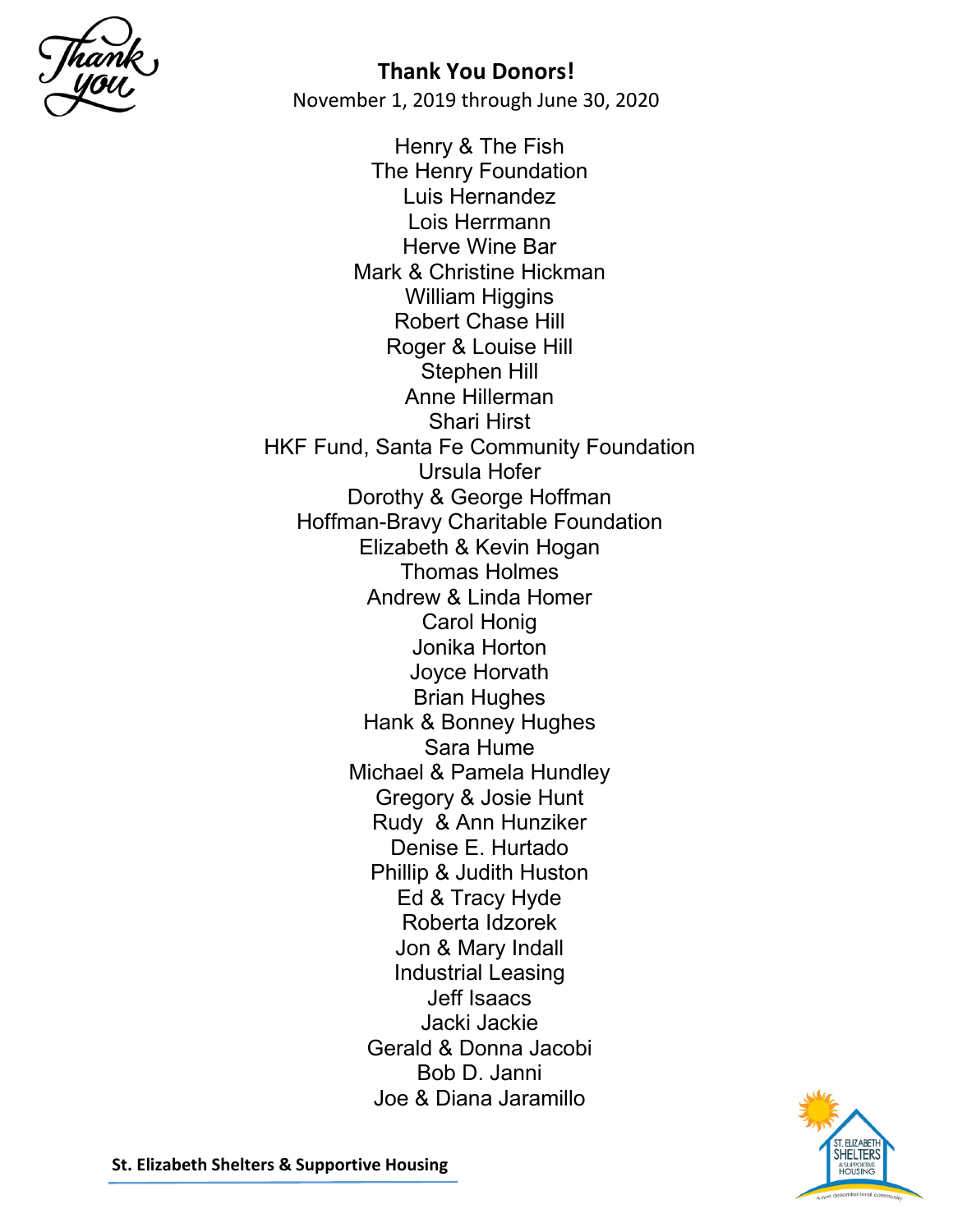

November 1, 2019 through June 30, 2020

Ken Jaramillo Linda Jaramillo Thomas & Joyce Jensen Brenda Jerome Joe's Dining Price John Dean Johnson & Betty Heald-Johnson George Johnson Kathryn A. Johnson Johnson/Bird, Inc. Era Sue Jones Robert Jorgensen Constance Joy Judicial Information Division Carol Kain Darshana Kanabar Erica L. Kane Susan Kaplan Abram & Ray Kaplan Foundation H Karels Peter & Patricia Karlovitz Susan Katz, MD Kim Keahbone Sheila Keefe Mark & Anne Keller Daniel T. Kelly Paul J. Kelly Kelly O'neal Artist LLC Pamela Kennedy Megan Kennedy-Woodard Joyce Kephart Kia Ora Fund, Santa Fe Community Foundation Cindy Kirby Darrow & Caroline Kirkpatrick Richard Klein & Claire Zoeller Edward & Cynthia Kleiner James Klemmer Caroline Kline John Kline

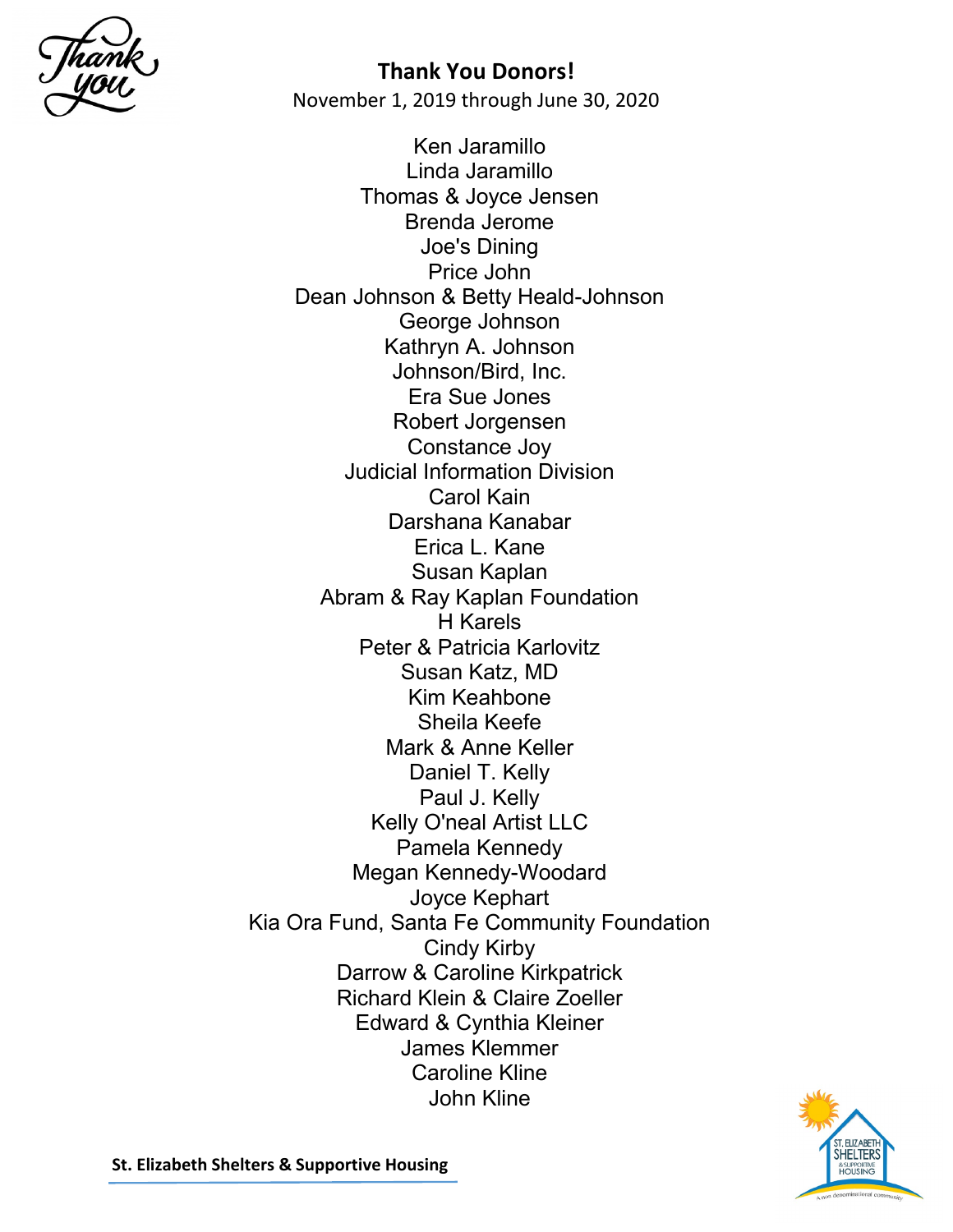

November 1, 2019 through June 30, 2020

Charles Thomas Klingner Linda Klosky Dennis Knebel Knights of Columbus, Sacred Heart Council #3137 Dan Knobeloch & Mary Ann Cristello Laurel Knowles Gustav Kocsis Emmy Koponen Shayna Koren Gabrielle Kral William Kreger Susan M. Kreiner Kristol Bar Bill Kumpey Ken & Mary Lou Kurtz L.M. Concrete Pumping Raphael & Anna LaBauve Anthony S. Lalli Robbie Lambert Rebecca Langford Donna Lanphere Thomas Lantieri Jamie Lapan Enrique & Martine Lara Las Campanas Community Endowment Fund, Santa Fe Community Fd Vicki Laszlo Laura Randolph Gallery Leatherwerks Inc. Alexis Lebow-Wolf Lynn F. Lee Richard Lees Marcel Legendre & Kathrynn Drahn John Lehner Kathryn Lein Cynthia M. Leonard Leonard Family Charitable Foundation Donald & Janice Levering Aviva Levy Faust Lucille Leyba

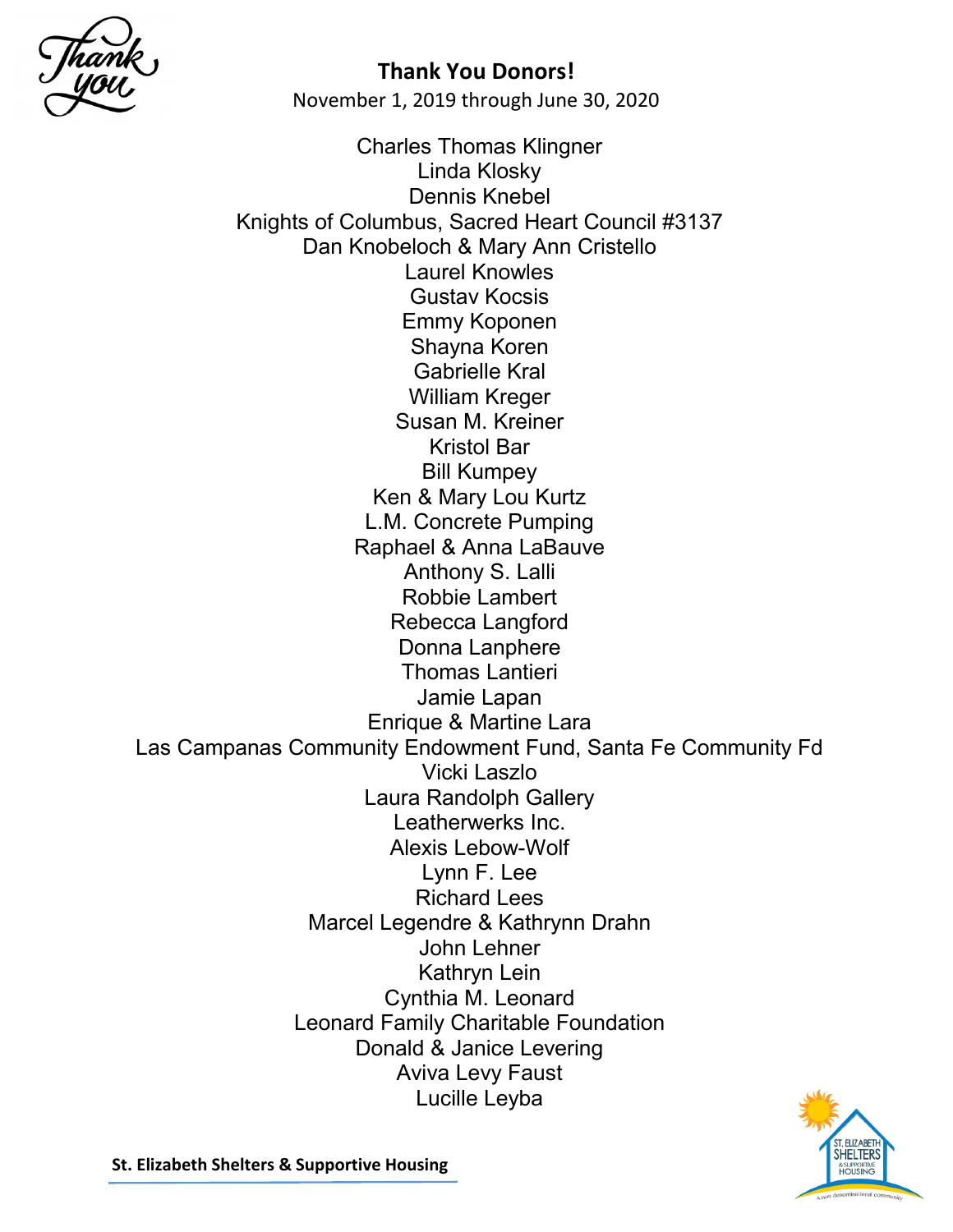

Michelle L'Heureux Martha Liebman Maurice & Virginia Lierz Life Center Foundation Richard G. Lindahl Lineberry Foundation Lucy Lippard Ed & Terry Lockhart Mike Logghe C. Lonardoni Vince Long Eric Lopez Julie Anna Lopez Kate G. Lopez Nancy & Ramon Jose Lopez Tim Lopez Erica Lord Los Alamos National Laboratory Los Alamos National Security, LLC Greg Lower Bret Luboyeski Michael Luce Edmundo & Dora Lucero Mary Lucey Patricia K. Luiken George Lujan Donna J. Lynch Ray Lyon Kimberly MacLoud Audrey E. Maehl Madeline Mahony Lenny Maietta & Frank Hatch Hanna Makaruk Demarie Malnar Nathan Malone Dee Maloof Mike & Dee Maloof Family Fund, Santa Fe Community Foundation Richard & Nancy Maltrud Eileen Mandel

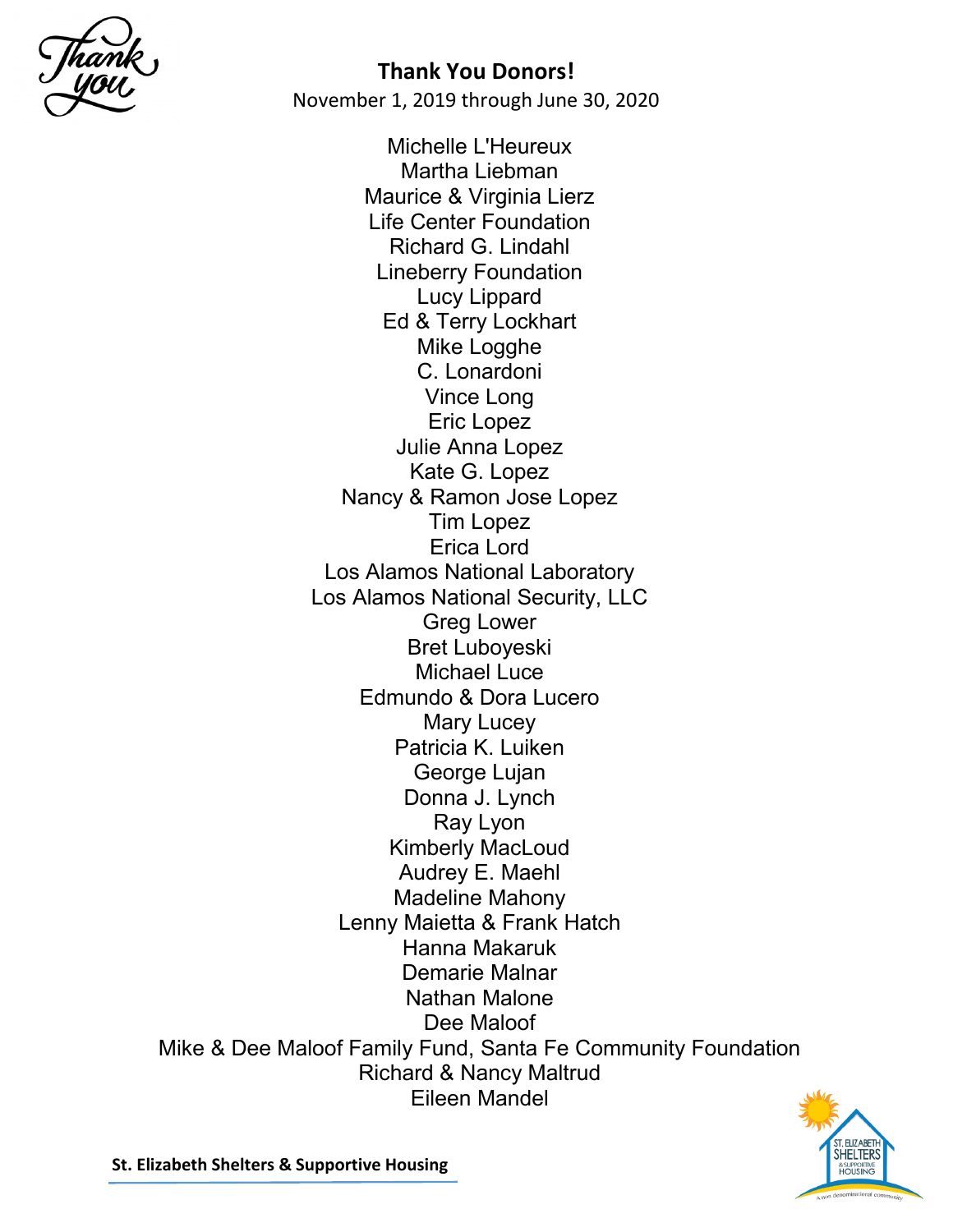

Marcy Cards & Gifts Mares Realty Robert W. Margevicius Therese Marks Jill Markstein John T. Marlow Shelly Marquez Anna Marie Marquez-Varela & Florencio Varela Calvin Martell & Helen Lund Charlotte & James Martin David P. Martinez Dolores P. Martinez Donald & Geri Martinez E. J. & Lala Martinez Ernest & Patricia Martinez Gilda G. Martinez Phil & Carol Martinez Marty Sanchez Links de Santa Fe Pamela Mathews Ray Matthew Melanie Maxon Jeff & Ruby Mayer Charles & Ellaine Mazziotti William McAllister Paul McCachren Miriam G. McCaffrey Msgr. Joseph F.X. McCahon Jerry McCart Robert M. McCarthy Wencil McClenahan John McClure Ingmarie McElvain Lisa & Tom McGee Emmit R. McHaffie Gillian McHugh Rachel McHugh Joseph McKenna Andrew McLachlan Brian & Karen McMahon

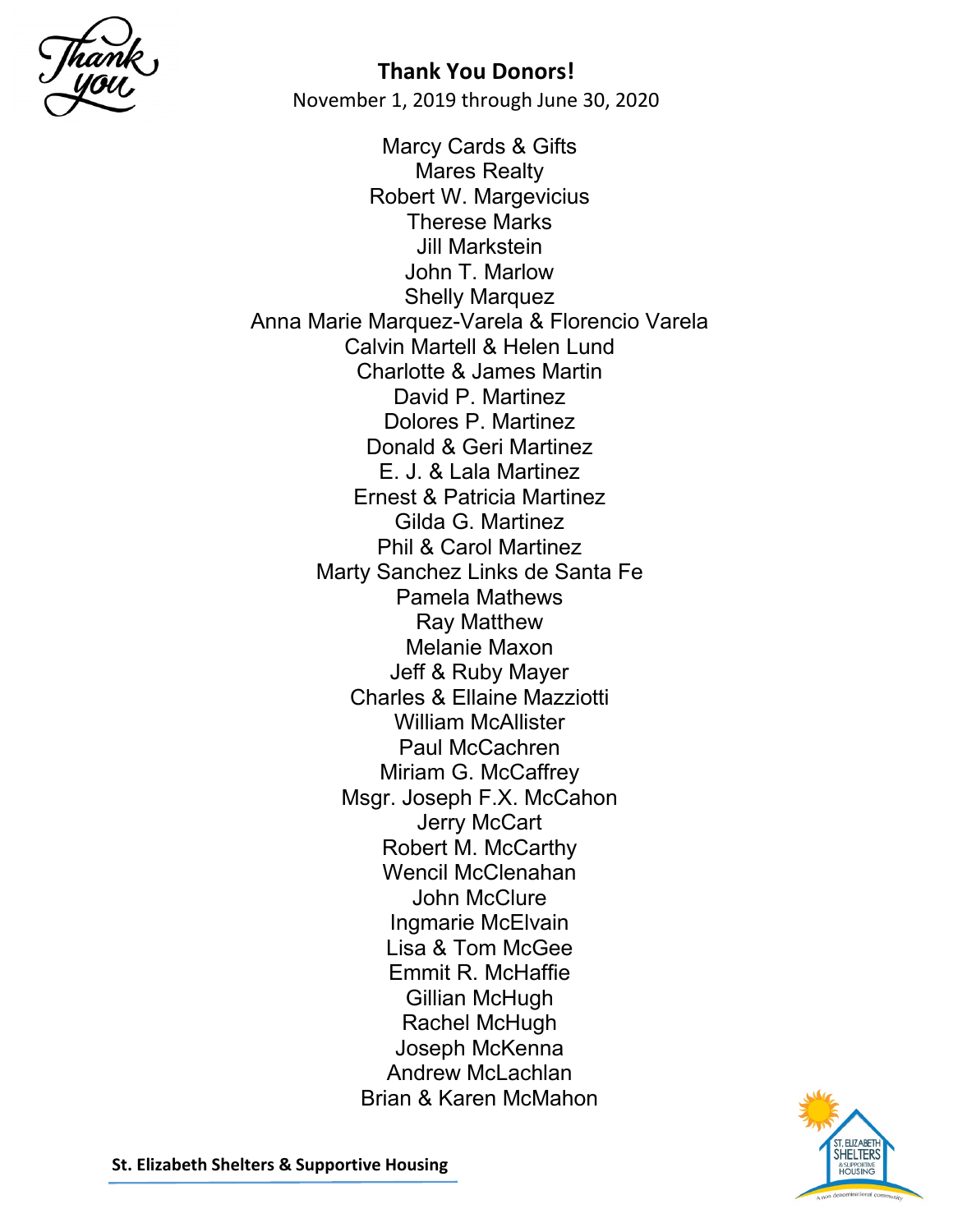

November 1, 2019 through June 30, 2020

Michael & Frances Meier Nancy Ann Mellen Foundation The Melting Pot MEP Foundation Inc. Carl Merano Randy Merker Timothy C. Merrigan Metamorphosis, LLC Debbie Meyer Michael David Winery Barbara & Preston Miller Lynn W. Miller Marshall Miller Roger & Ellen Miller Michael G. Milligan Ralph & Esther Milnes Michael & Betty Milroy Sharon A. Mitchell Penelope Mobley Montecristi Custom Hat Works Andrew Montgomery & Elizabeth Lawrence Dora T. Montoya Michael Montoya Andre Moore Kathryn Moore Linda & Mervin Moore Victoria Mora Marylin Morgan Max Morris &. Lorinda Schippers Gerald & Helen Moser John Mott & Letitia Krakowski Thomas & Rosie Mott Maryanne & John Mowen Carol Ann Mullaney & S. Peter Gary Brenda & Gene Murray Shyam Nair Rosalie Nava Winona & Ralph Nava Tracy Neal

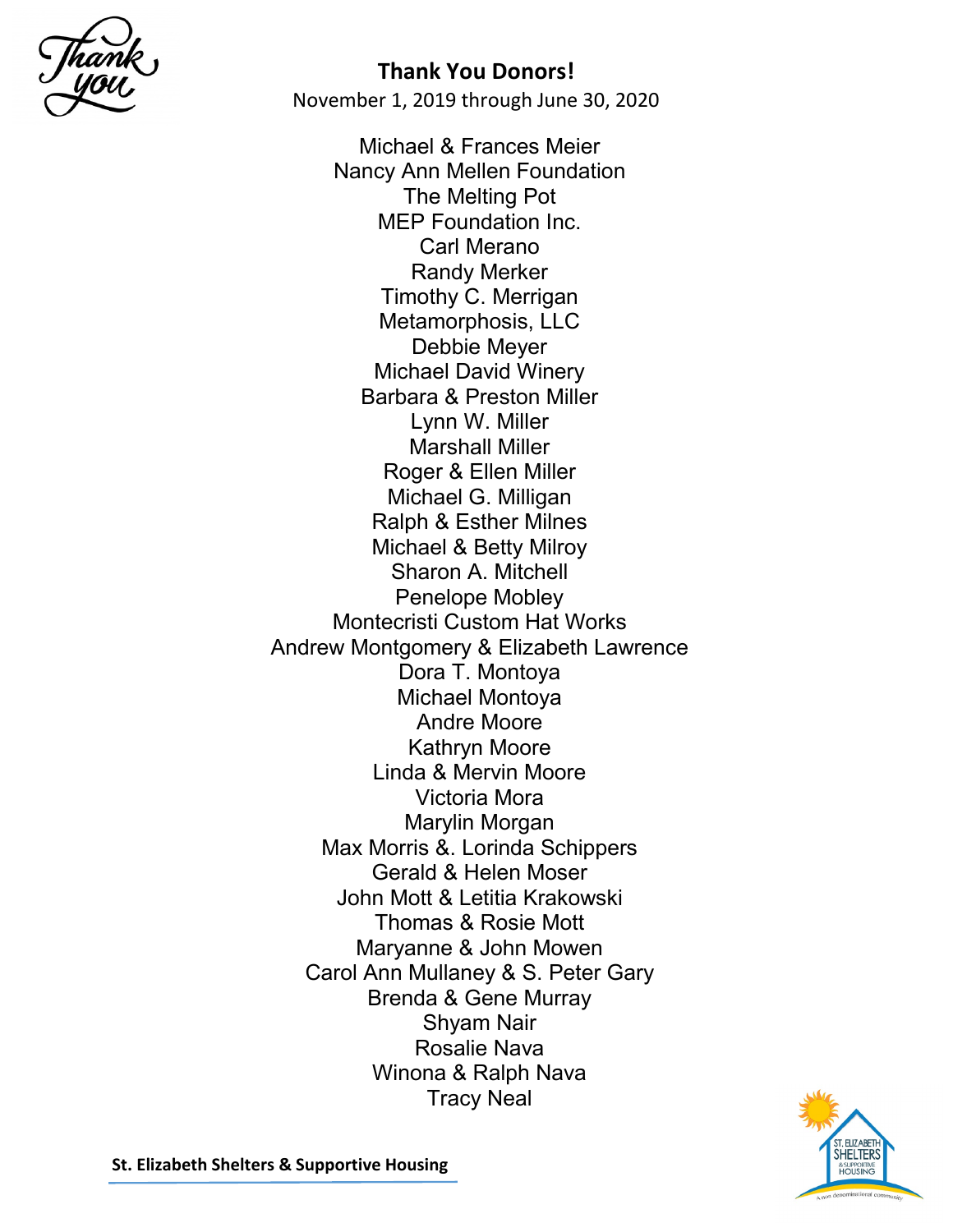

November 1, 2019 through June 30, 2020

Katherine & Gene Neer Brian Nenninger & Maureen Maestas Mary Nenno Network For Good Michael J. Neubeiser New Mexico Foundation New Mexico Trial Lawyers Foundation Dan & Susan Nickelson Catherine Noble David Noble & Ruth Meria Judith Noles Alice Norris Fred & Yasuyo Nugent Mark Obermaier Ahmed Obo Jennifer Ong Open Kitchen LLC Order of the Eastern Star No. 19 Mr. & Mrs. Chris Ortega Beatrice Ortiz Doris Ortiz Gilbert & Patricia Ortiz Janet & Carlos Ortiz Julie M. Ortiz Tobin H. Oruch Linda Osborne Ambrogio Ossola Timberly Anne Otto & Michael Miller Carole Owens Nathaniel Owings Charlene Pacheco Celeste Padilla Louisa Padilla Gwen & Tom Paine John Pantano Richard Papenfuss Paper Tiger Paul Thompson & Associates Inc. dba Santa Fe Valet Janet Peacock

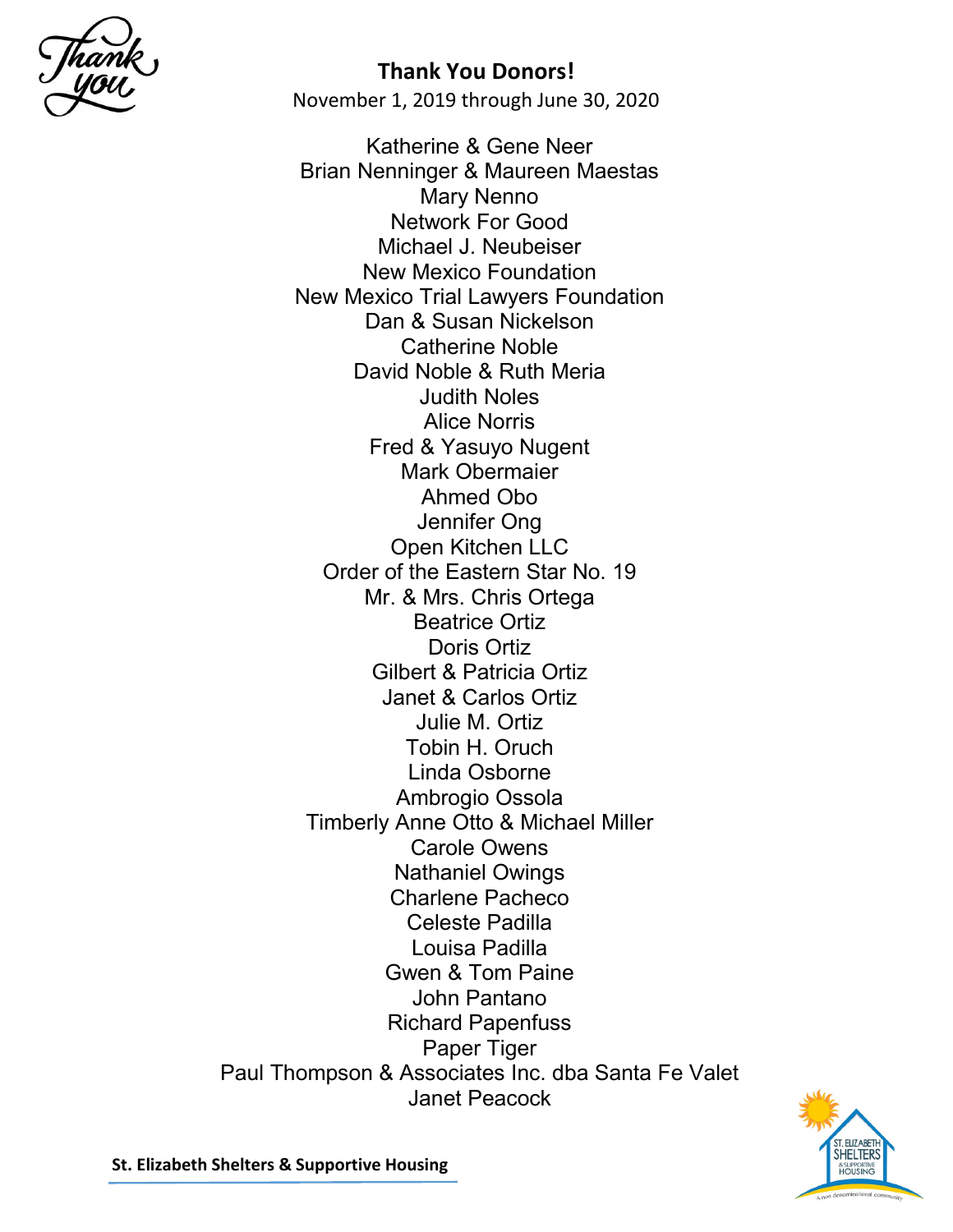

Leslie Pearlman James Peavy Catherine D. Peck Penelope Penland, EDD Sara Pennington Owen Perillo Martha Perkins Eugene & Jane Petchesky Fund, Santa Fe Community Foundation Peters Family Art Foundation Kristen Peterson Rebecca Peterson Roger & Marie Peterson Jim & Molly Phelan Deborah Phillips Lynn Pickard Ellen Pinnes Paul Pletka & Nancy Benkof Pletka, Inc. PNM Resources Foundation James Podesta Ron Pokrasso Judith Polich Ricardo Pong & Dolores Valdez de Pong Kevin Possin & Ann Lavine Roberto Poto Peter & Marita Prandoni Sabrina Pratt & David Carr Lynne & Joseph Ptacek P'tit Louis Bistro Lauren Puchowski Alison Pugmire Patrick Putnam & Victoria Maiolo-Putnam Puzzah Nanette Pyne Patrick & Stacy Quinn John Quintana Lara Rabkin Mike Rael Ida Rajotte

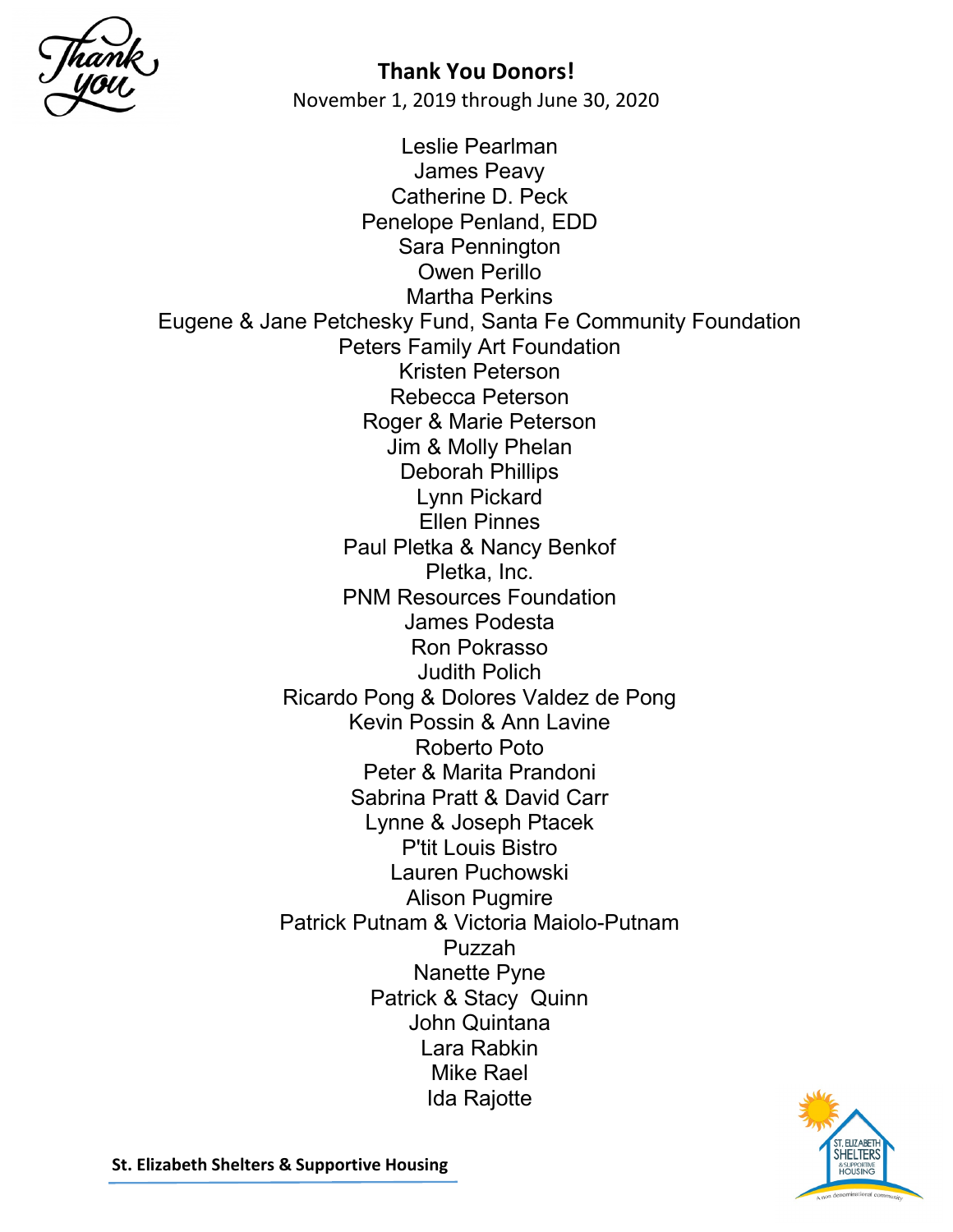

Deborah Ranier Janet Rasmussen Gary & Laura Read Karen Ream Buchen Sue Ann Reeder Alvin Edward Regensberg Linda Regnier John G. Rehders, General Contractor Beth R. Reich, M.D. Lisa Reid Robert & Patricia Reifel David Reiss Sue Rempel Mary & John Rheinscheld Richard & Rachel Fund, New Mexico Foundation Russell Richardson & Lauren Rose Edward & Renee Rios Margaret Ritchie Dennis P. Ritschel Cecilia Rivera Orlinda Rivera Thomas Rivers Stanley Robb Betsy Robeson Robin & Stephen Lucero Maureen Robins Grant T. Robinson Steve & Connie Robinson D. E. Rodriguez Kiko Rodriguez Rose Rodriguez Pamela & Scott Rogers Yvonne Rogers Father Earl Rohleder Bernadine Rolnicki Amelia & Joe Romero Beatrice & Lydia Romero Frank & Charlene Romero Mariano Romero

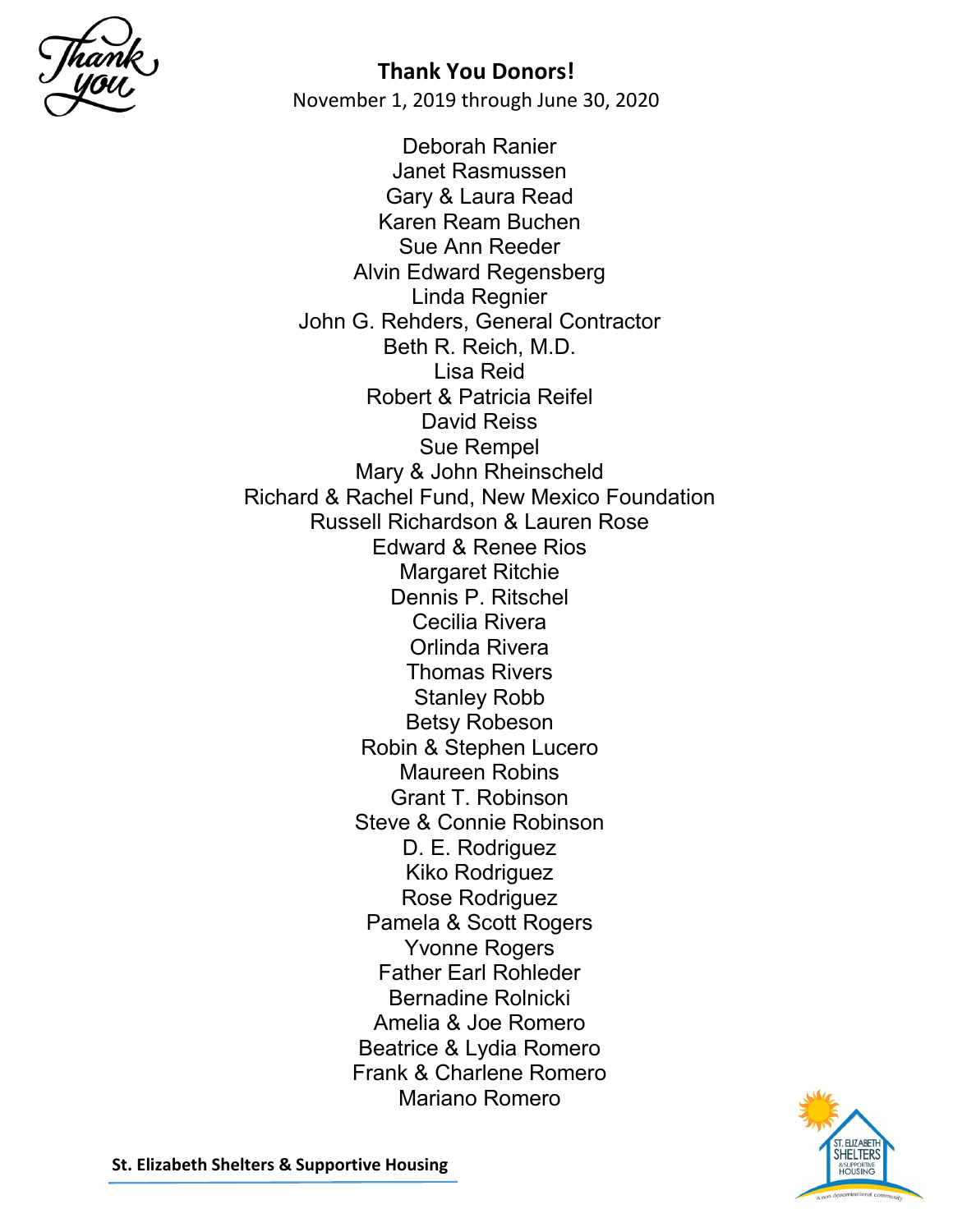

November 1, 2019 through June 30, 2020

Martha Romero & Richard Markwood Adam Ronan Patricia Rosen Patricia Rosenberg Alex & Mary Ross Patsie Ross Joel Rowland Cecilia Roybal Mr. & Mrs. John M. Roybal Joshua Rubin Christina Ruffino Joseph & Patricia Ruiz Daniel P. Rusthoi Paul F. Rutledge Trust Meena Sachdeva St. Bede's Episcopal Church Fedelina L. Saiz Sunil Sakhalkar David & Geraldine Salazar Christine Salem Patrick Samora & Julie Martinez Mary Anne & Al Sanborn Alina Sanchez Jose & Carol Sanchez Kim Sanchez Graziella & Lawrence Sanchez Ursula Sanders Santiago's Grill at the Tram Santa Fe Aces Bridge Club Santa Fe Community Foundation Santa Fe Friends Meeting The Santa Fe Group Santa Fe Home LLC Santa Fe Jewlers Supply Santa Fe School of Cooking Santa Maria de la Paz Catholic Community Santarepa Cafe Sassella Sarah Sawtell

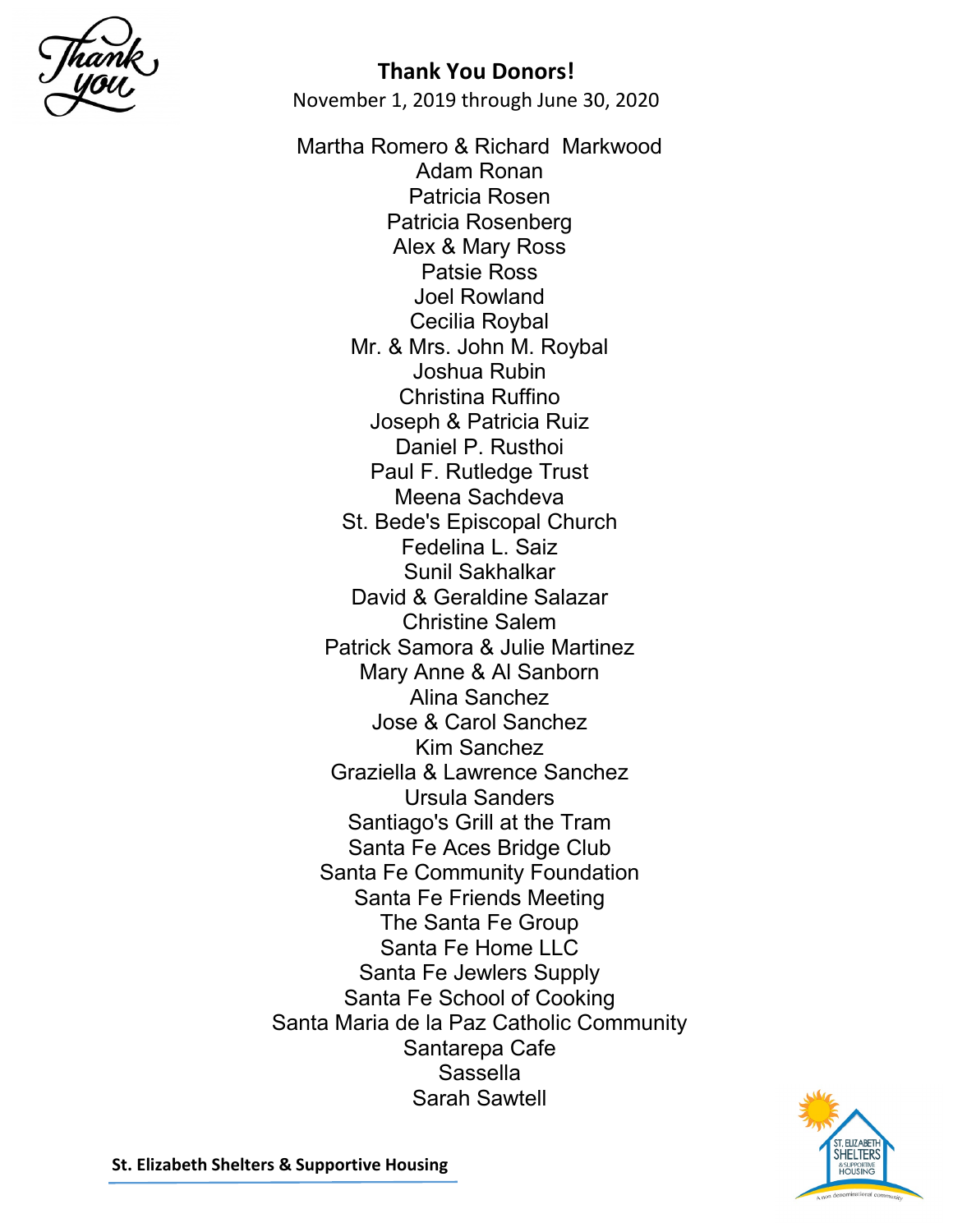

Jenna & Wilson Scanlan Cordelia Schab Susan & Albert Scharf Nancy Scheer Paul & Elise Schmidt Caitelen & Gregory Schneeberger Benno P. Schoenborn Alexandra Schott Marissa Schwab Conrad A. Schwable Mary Ellen Schwartz Charles A. Scott Coral Scranton Seamless Skin MD Eddie & Roseanne Sena Loretta Sena Shaggy Peak Fund, Santa Fe Community Foundation Kathleen & Richard Shapiro Virginia Lee Sharpe Susan Sheldon David M. Sherman Robert Sherman Sharlene Shoemaker Betty Shover Juan Siddi Thomas Sidlik & Rebecca Boylan Linda Siegle Nancy Sievert Danielle Silva Carolyn Silver John Silver Ardyth M. Simmons Phoenix & Stryder Simms George & Patricia Simon Allan Sindelar Johanna Sindelar Erin Sindewald Ski Santa Fe Janette C. Smart

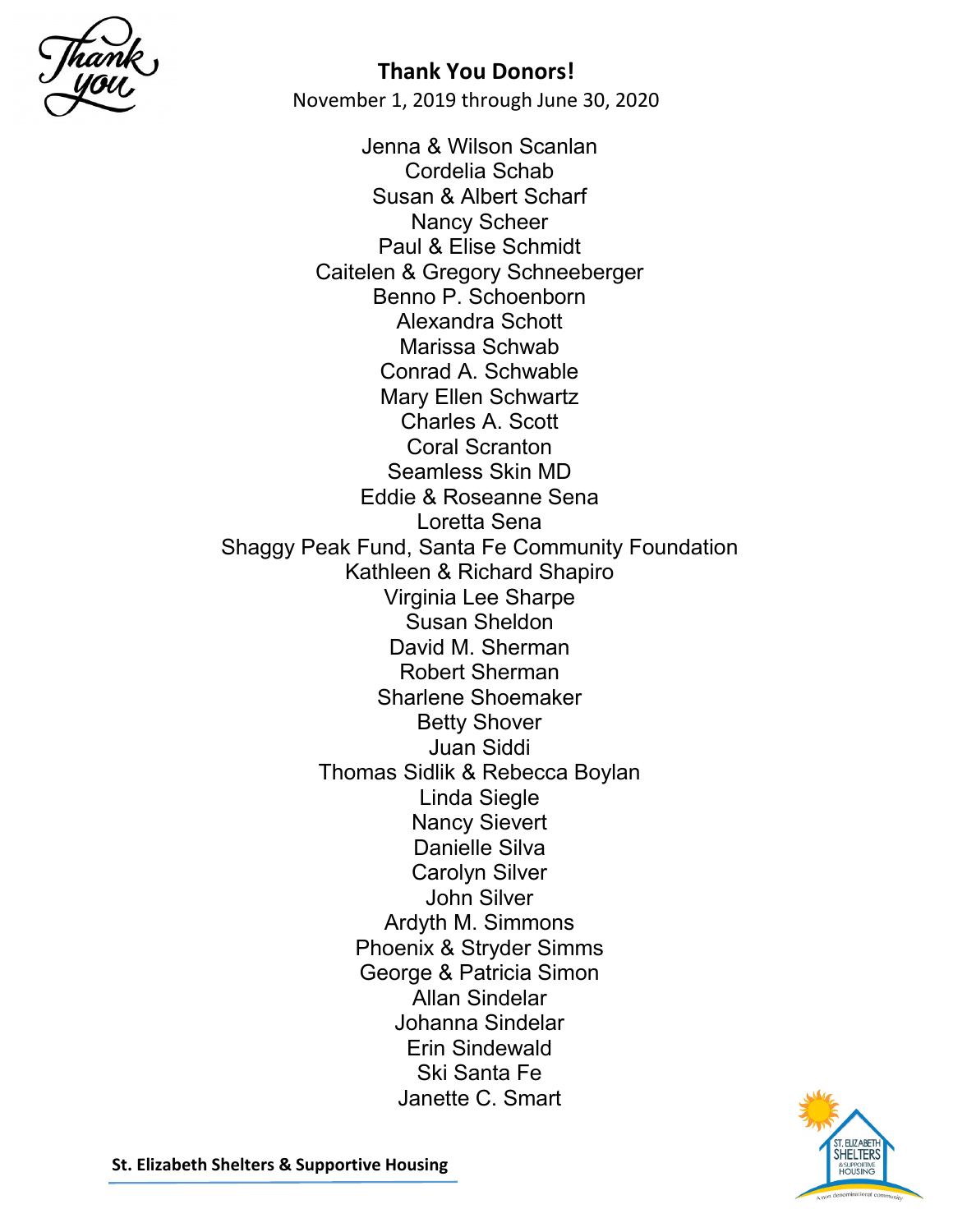

Smash Bangles Emily Smith Jane Smith Shona L. Smith Williams Smith's Food & Drug Roy Snable Suzanne Somers-Jaramillo Southwest Airlines Southwest Archaeological Consultants Southwest Care Center Southwestern Title & Escrow Inc. Ben Southwick Sandra Sparks Elizabeth Sperlich Thomas & Hendrika Spier Kathy B. Spurgin Maria K. Stalter John Starks Lee Steck Steele Family Foundation Paul Steiner Stennis Giving Fund Thomas Stepan Thomas Stephens Jan G. Stewart Marjorie Stockton George Strickland & Anita Ogard Annette Strom Sarah Jane Strong Deborah Stump Michael & Patricia Sullivan Anne Summers Michael & Melody Sumner Lois Sury Susan Sutton Swain & Grieco, LLC Bruce A. Swanton Barbara Swenson James & Virginia Tape

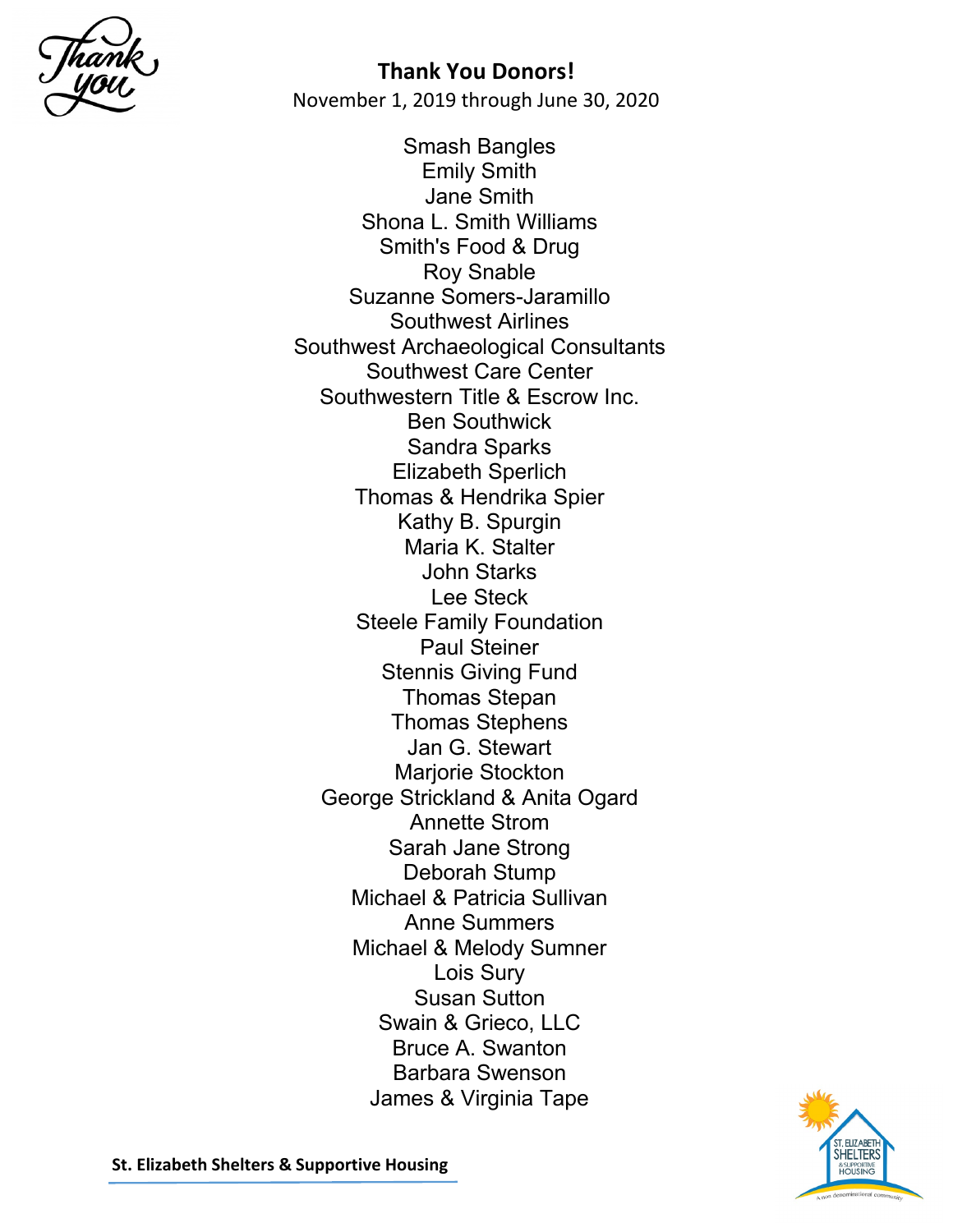

Genevieve & A. Tarnow Frances E. Tarver Richard Tavares Spencer Terrell Corliss G. Thalley Jana Theis Grant Thomas Jeffrey Thomas David Thompson Margaret Thompson Richard & Mervianna Thompson Thornburg Foundation Thornburg Investment Management Edward & Virginia Thorp Bruce Throne Russel Tims Alice Tinkle Kevin Todd Tom Taylor Belts & Buckles Richard Torrence Trades West Trinity on the Hill Episcopal Church Tullivers Pet Food TW Family Fund, Santa Fe Community Foundation Kathryn Ugoretz Nathan Ugoretz Cathy & Scott Ullery Unitarian Universalist Congregation of Santa Fe United Church of Santa Fe United Way of the Bay Area Mary W. Utton Kathleen Valdes Mark Valdes Tamara Van Der Does Vanessie of Santa Fe Edward D. Velie Susanne Vertel David Vigil JoAnne Vigil Coppler

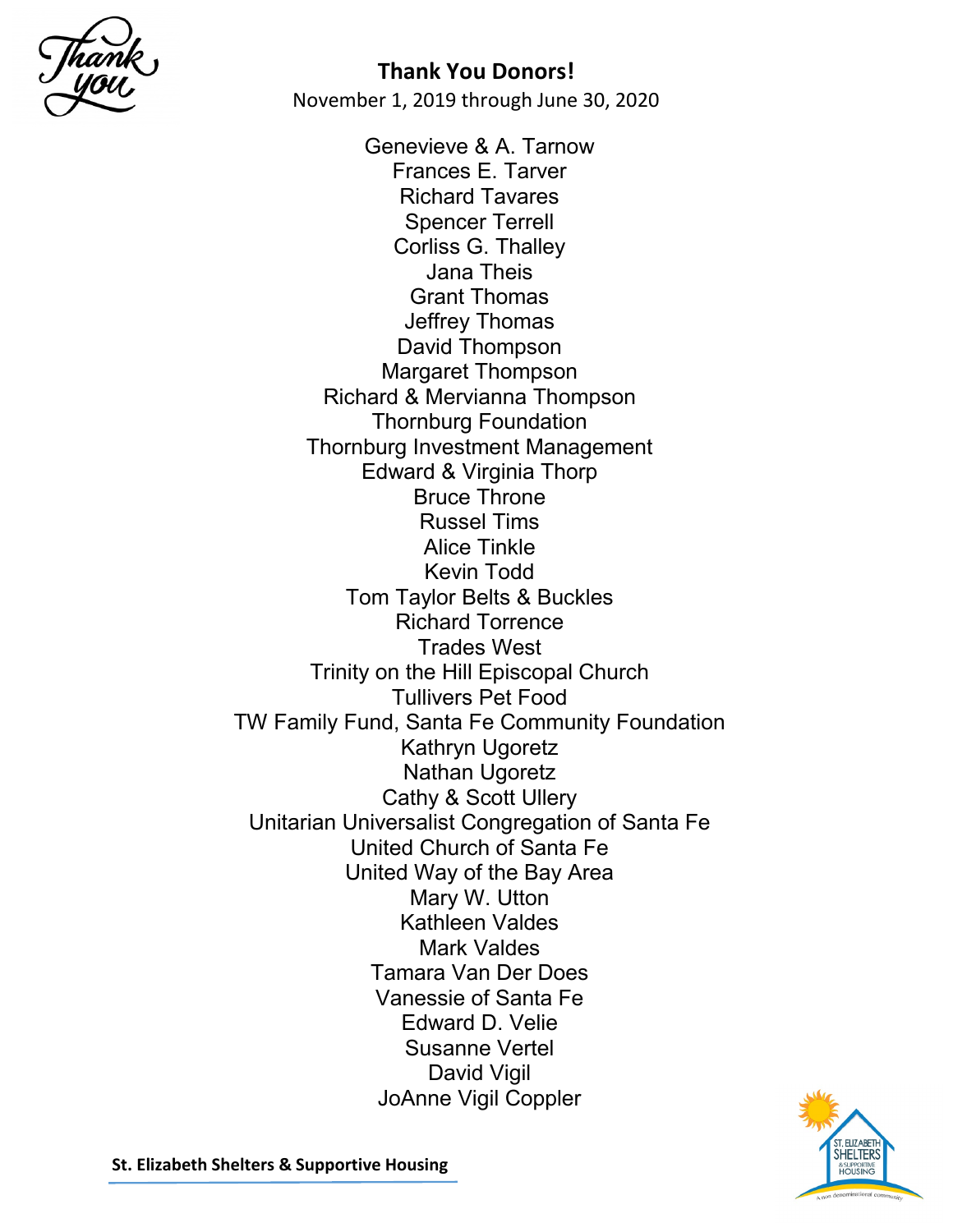

Laurie Vigne Nancy Villalobos Yvon Villeneuve Adam Vincent The Vista Foundation John Vogel Deborah Vollstedt Sally Hayden Von Conta Jutta Von Gontard John Voorhees & Mary Lawler Ronald E. Voorhees Arthur Voter Hope Wade Doris Goodwin Walbridge Foundation Wayne Walden Wallen-Eloisa Family Fund, Santa Fe Community Foundation Christine & Paul Wantuck Martin Ward Arthur Waskey Lisa & Brian Watson Alice Watterson Jerry D. Watts Wear Abouts Wear Your Grace Alan Webber & Frances Diemoz Robert Wells Wells Fargo Bank, N.A. Wells Fargo Foundation Robert & Glee Wenzel Joanne Werger Robert & Margaret Werner Cynthia West & Reno Myerson Joan & Truel West Martha West Westminster Presbyterian Church Marilyn Weybright D. Brooks White James White Molly White

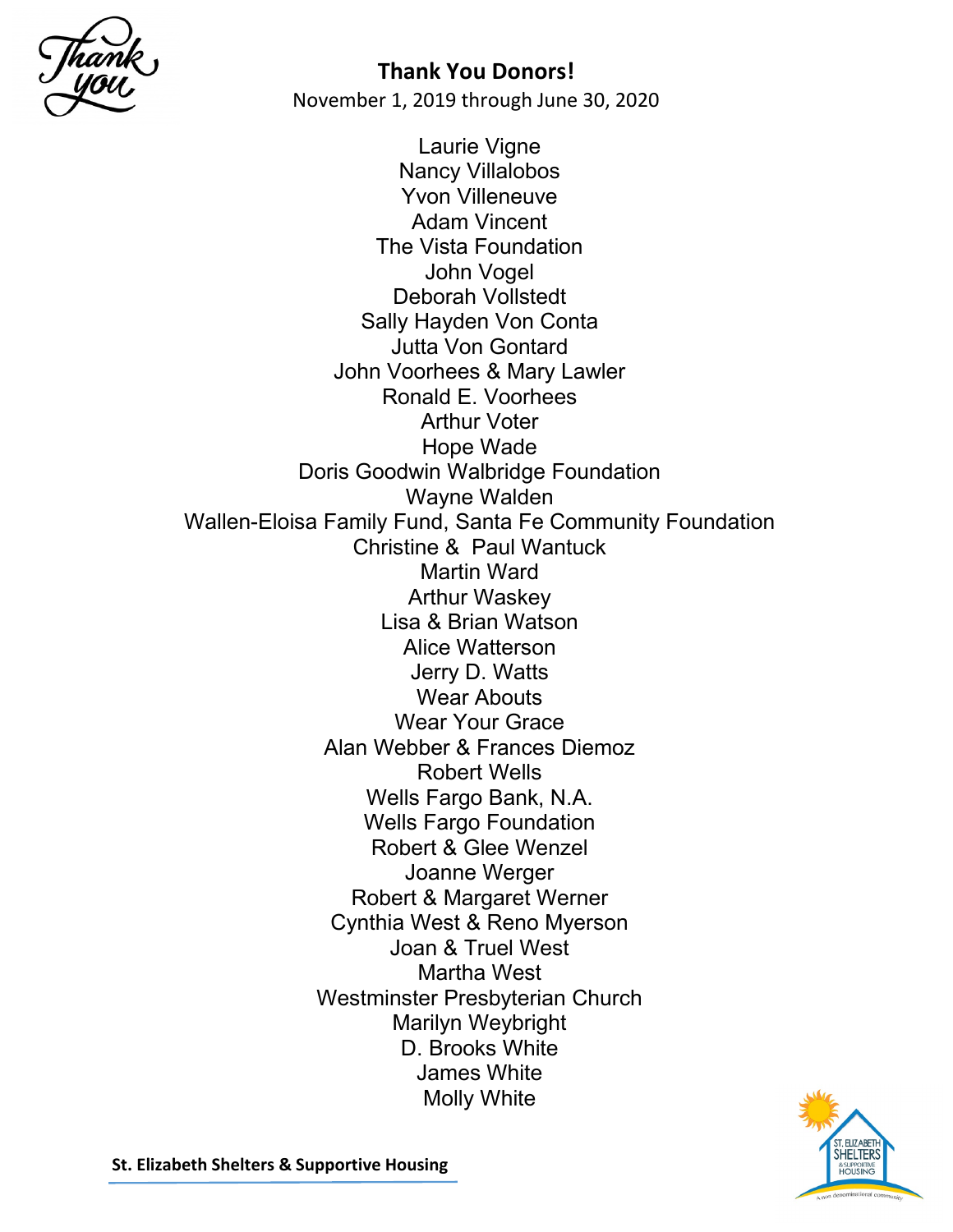

Paul & Brenda White Peter D. White Jim & Helen Whitfill Michael Whiting Anne Widmark Wilcox-Bertel Family Fund of Triangle Community Foundation John & Jan Wilcynski Wildfire Support Team Paul & Jane Wilken Judith Williams & Elliot Stern Candy Wilson Patricia Wilson & David Stephenson Thomas & Judy Wilson Don Winkelmann Dan Winske & Gloria Cordova Courtney Winter Ed & Marilyn Winter-Tamkin Patricia Wisdom Karen Wohlgemuth Esther & Morton Wohlgemuth Foundation Eric Wolf Estate of Father James Wolff Women's Christian Service Society-United Church Los Alamos Kathryn Wood David Woodard Rob Woods J. Michael Word Luann M. Wosick Richard C. Wright Frank & Mary Yates Frank W Yates Jr Family Foundation Daniel & Jane Yohalem Mardes York **YourCause** Ursula Zangrilli Zinc Wine Bar & Bistro Larry J. Zine Bee Zollo

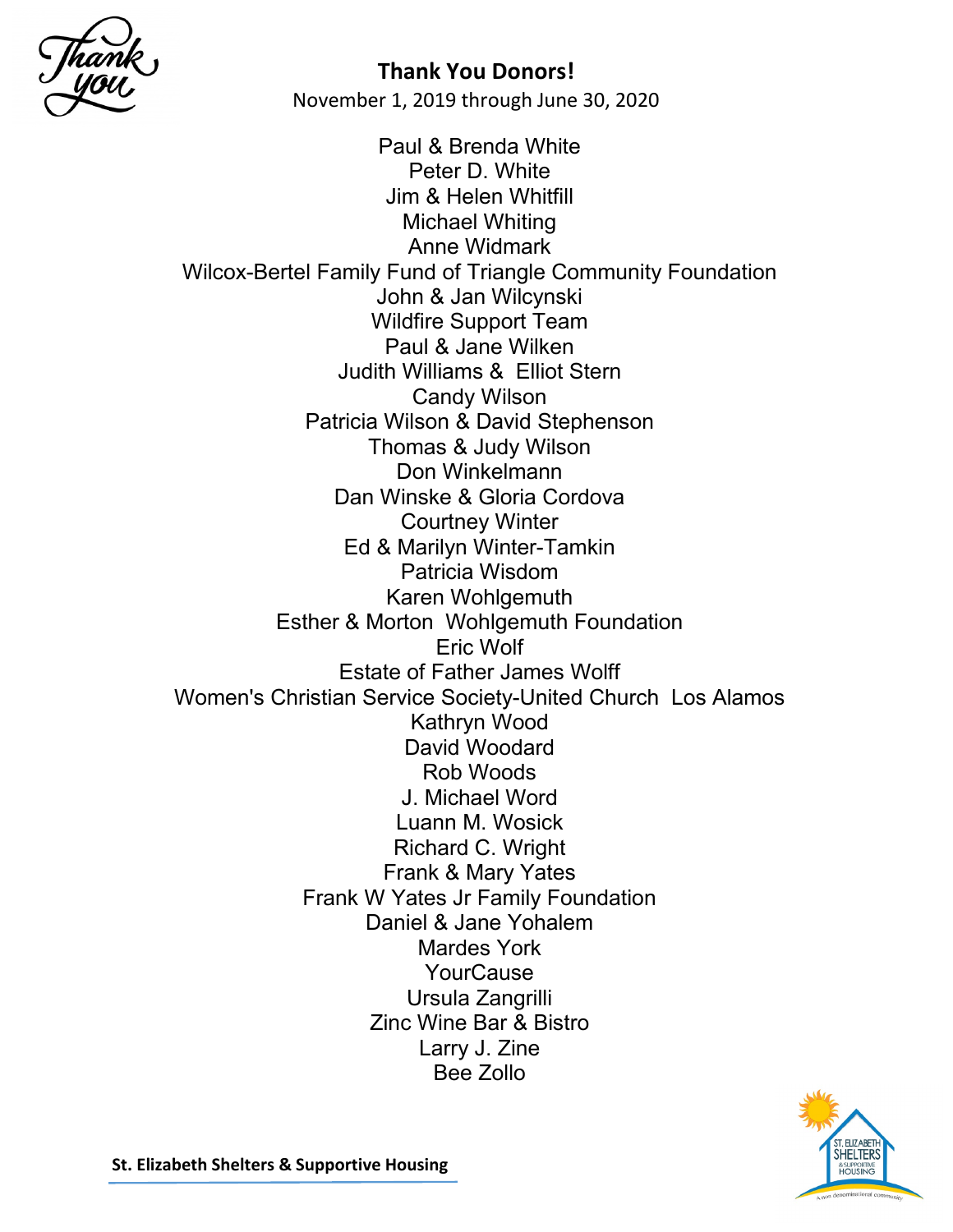In Memory Of Donations November 1, 2019 through June 30, 2020

# **In Memory of:**

All those who have died from the virus Marty Apodaca Ernestine Morgenstern Barany Bart Barton Jimmy Bodnar Danny Bransford Kyle Burns Maria Esquibel Carmen Eddie Cassidy Yolanda & Michael Celuzza Sigun Coyle Donna Dean Anne & Pat Deegan Pat Deegan Mary Dunleavy Mariann Dykes Cleo Fowler Roberts French Bobby Garcia Kevin Gately Jill Glover Max Griego, Jr. Vincent Halloran Jill Bingham Ioronko Carlos L. Jaramillo Keahbone Family Matt Kelly Chris Kirby Charles E. McKool Evelyn McKool Kevin McKool Dorothy & James Morrison Faith & Frank Mullins My mother Ed Navrot Francis Nenno Patricia & Darryl Petton

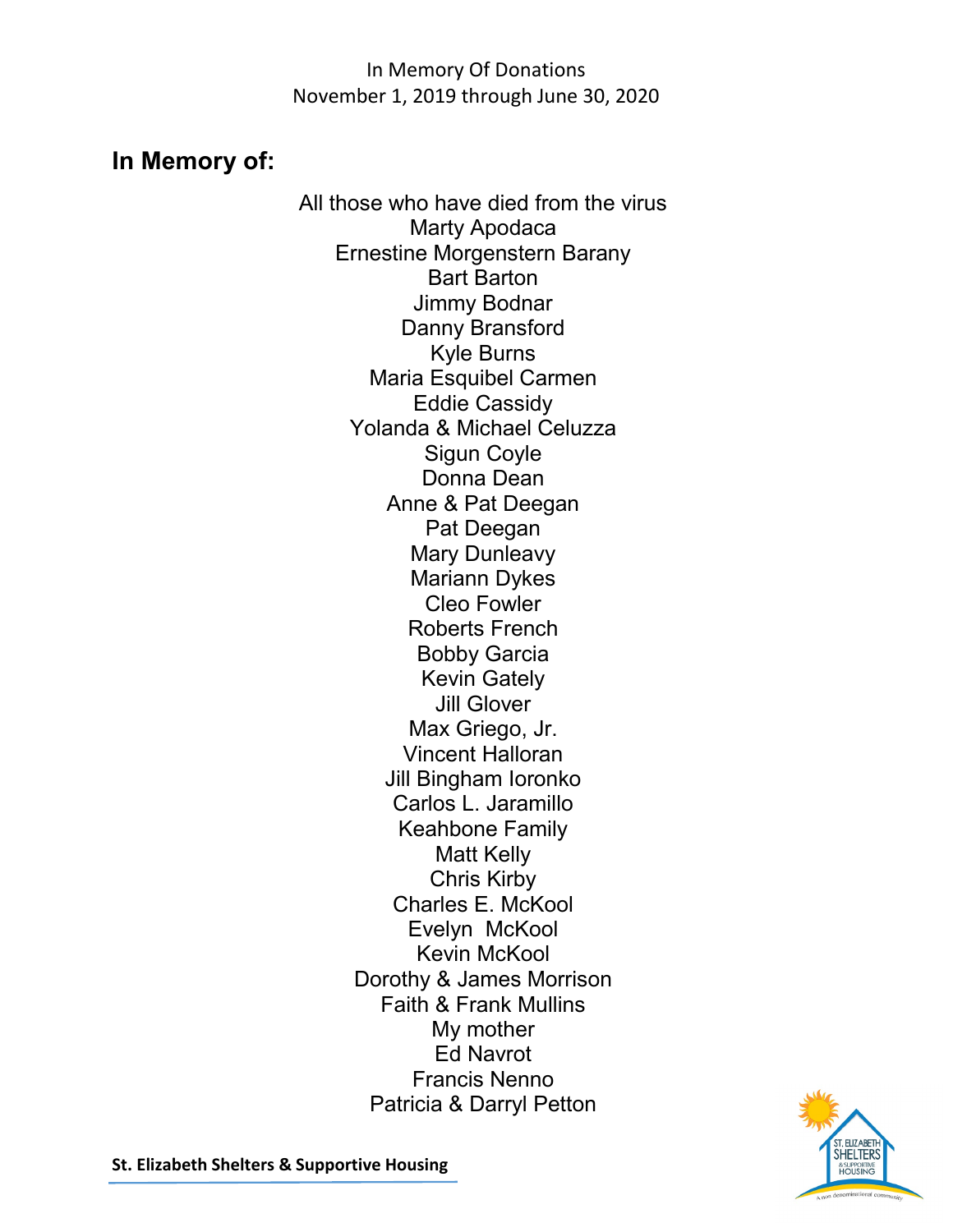In Memory Of Donations November 1, 2019 through June 30, 2020 Margaret & Jim Phelan Marie, Vin & Barbara Phelan Norma Powers John Prine Beatrice L. Romero State Employees John B. Stewart Tom Sweitzer John Taylor Kathleen Van Luchene Bruce Voorhees James Arthur White James Woods Joan & Jack Woods